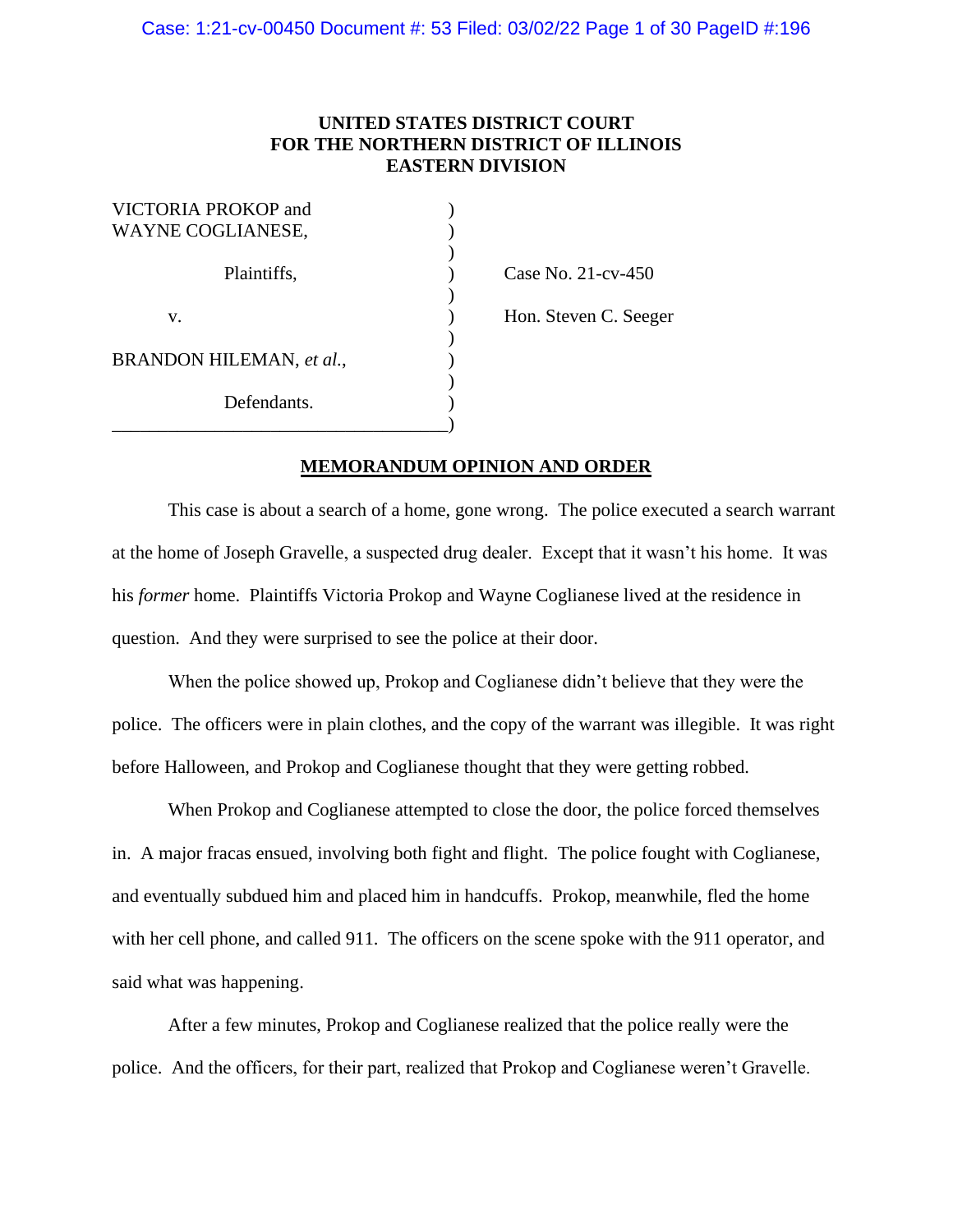### Case: 1:21-cv-00450 Document #: 53 Filed: 03/02/22 Page 2 of 30 PageID #:197

The police realized that they were in the wrong home. The Chief of Police then showed up, and apologized. The officers then left.

Prokop and Coglianese responded by filing suit against seven Hometown police officers and the City of Hometown. They sued a Summit police officer and the City of Summit, too. They alleged a collection of claims under the Fourth Amendment and under state law. The Hometown Defendants and the Summit Defendants, in turn, moved to dismiss.

For the following reasons, both motions are granted in part and denied in part.

#### **Background**

At the motion to dismiss stage, the Court must accept as true the well-pleaded allegations of the complaint. *See Lett v. City of Chicago*, 946 F.3d 398, 399 (7th Cir. 2020). The Court "offer[s] no opinion on the ultimate merits because further development of the record may cast the facts in a light different from the complaint." *Savory v. Cannon*, 947 F.3d 409, 412 (7th Cir. 2020).

### **I. The Plaintiffs and Their Home**

In March 2018, Plaintiff Victoria Prokop bought the house at 8840 South Ryan Road in Hometown, Illinois, and has lived there ever since. *See* Cplt., at ¶ 16 (Dckt. No. 1). Two years later, in March 2020, Plaintiff Wayne Coglianese moved in with her. *Id.* at ¶ 27. The home is a duplex with a garage and a driveway, and the garage is visible from the street. *Id.* at ¶¶ 16–17.

Before Prokop purchased that home, Joseph Gravelle lived there. *Id.* at ¶ 20. Allegedly, Gravelle is a known drug dealer in the neighborhood. *Id.* at ¶ 21. After Prokop bought the place, Gravelle moved a few doors down (to 8885 South Ryan Road). *Id.* at ¶¶ 23–26. Plaintiffs have no relationship or association with Gravelle. *Id.* at ¶ 28. They just live in his old house.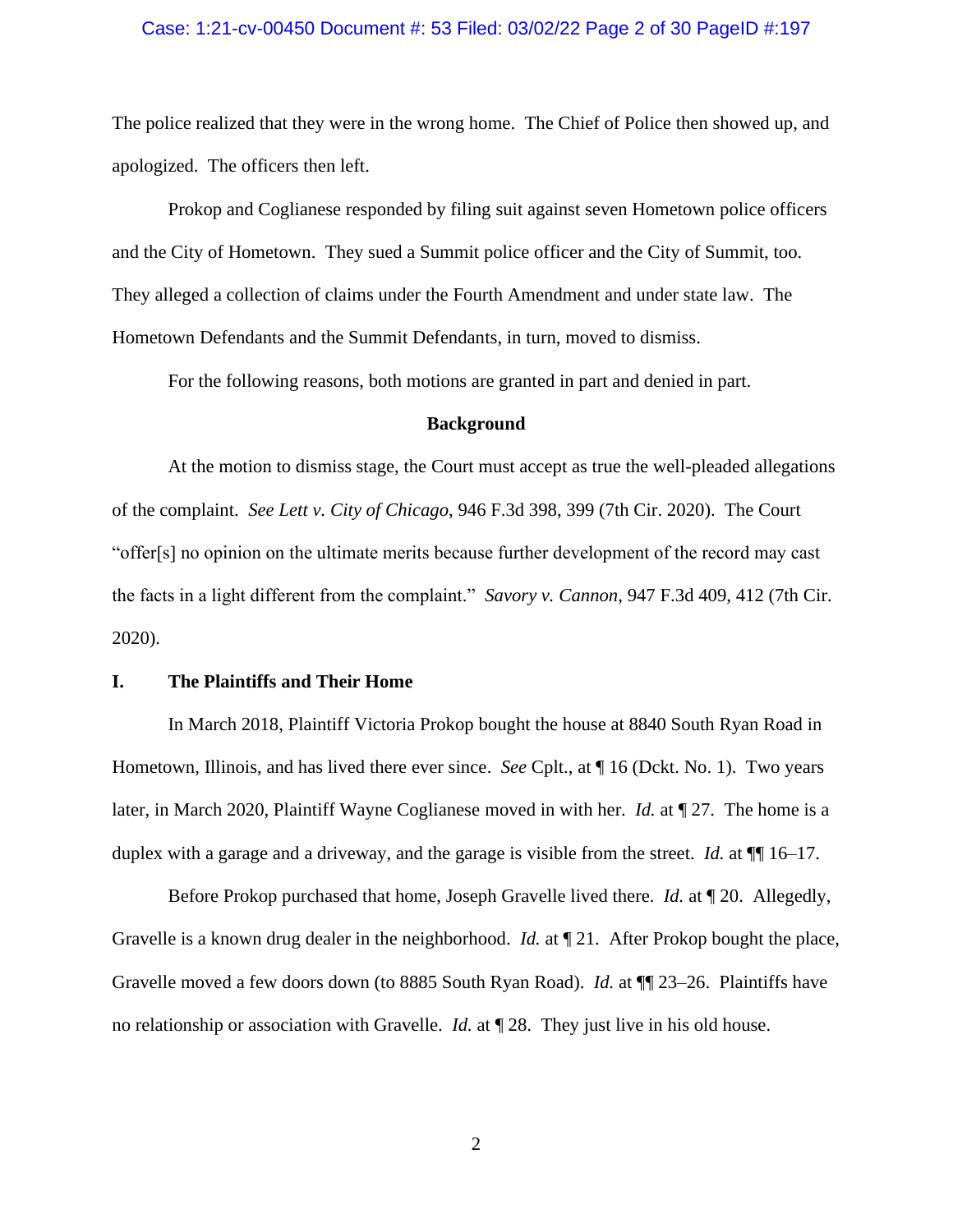# **II. The Search Warrant**

On October 30, 2020, Defendant Brandon Hileman (a Hometown police officer) applied for a search warrant from the Circuit Court of Cook County. *Id.* at ¶¶ 6, 31. Specifically, he asked to search Joseph Gravelle and the premises of *8840* South Ryan Road. *Id.* at ¶ 31.

Notice the address. At that point, 8840 South Ryan Road was the *former* home of Gravelle, and was the then-current home of Prokop and Coglianese. Gravelle hadn't lived there for more than two and a half years. *Id.* at ¶¶ 20, 22.

The application for a search warrant included the factual basis for the request. Apparently, a confidential informant ("John Doe") spoke with Hometown's Chief of Police, Defendant Louis Dominguez, on October 27, 2020, meaning three days earlier. *Id.* at ¶¶ 7, 32. According to John Doe, Gravelle had 6–10 marijuana plants growing in his garage. *Id.* at ¶¶ 33– 34. They were 3–4 feet tall, and were only two weeks away from harvest. *Id.* at ¶ 34.

John Doe added that Gravelle is a drug dealer who peddled marijuana, synthetic heroin, and steroids. *Id.* John Doe also divulged that Gravelle uses his vehicle to transport drugs. *Id.*  And most importantly, John Doe said that Gravelle "uses the house to store synthetic heroin and steroids." *Id.*

The application for the search warrant also summarized a second conversation between John Doe and law enforcement. On October 29, 2020, the day before the warrant request, John Doe spoke with Defendant David Lis, a detective. *Id.* at ¶ 35. John Doe shared that he saw marijuana plants in Gravelle's garage on October 29, 2020 at 8:00 p.m. *Id.* 

Hileman never independently verified any of the information from John Doe. *Id.* at ¶ 70. None of the other Defendants did, either. *Id.* at  $\P$  71. They never performed a title search, which would have revealed that Prokop – not Gravelle – owned the property in question, meaning 8840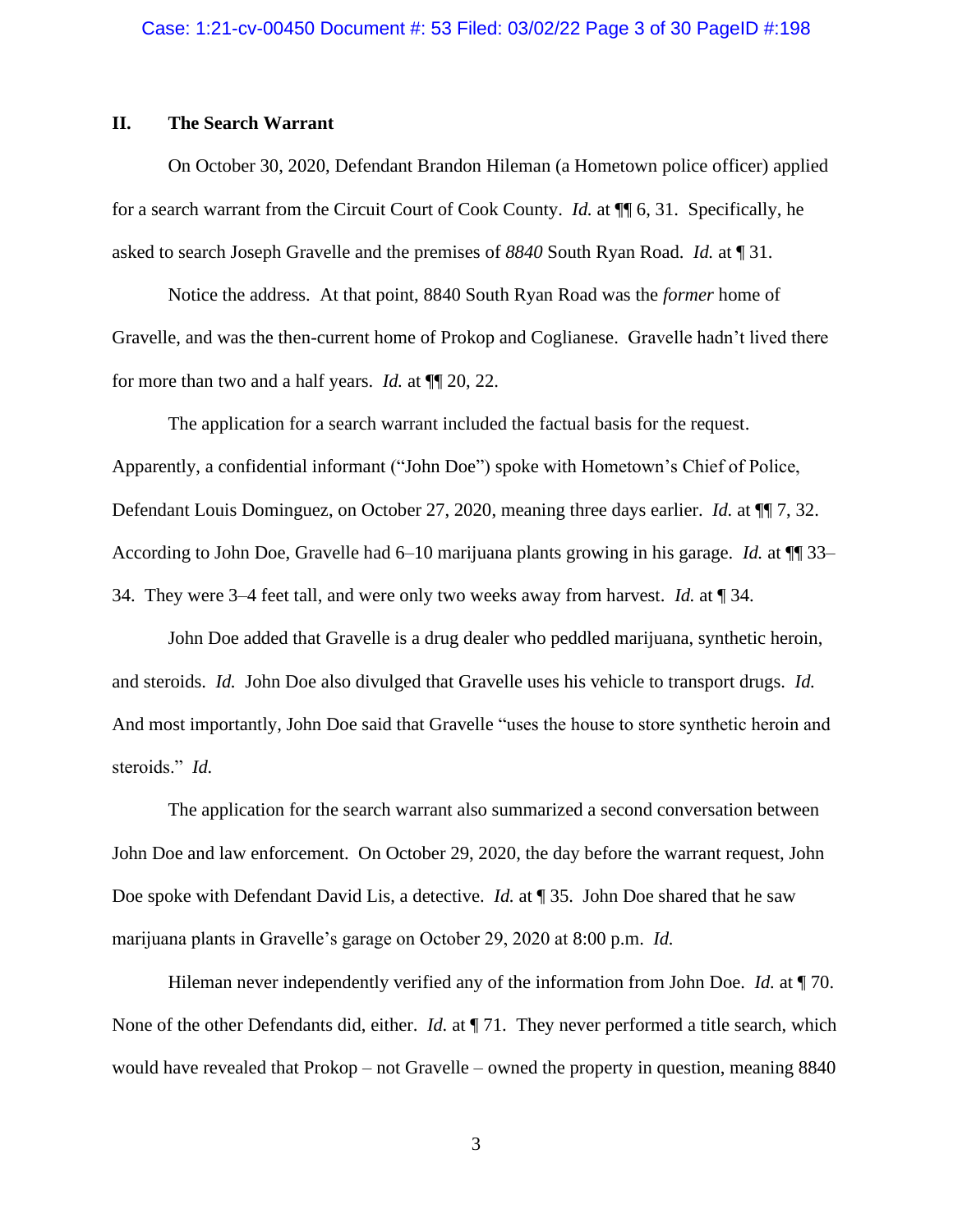### Case: 1:21-cv-00450 Document #: 53 Filed: 03/02/22 Page 4 of 30 PageID #:199

South Ryan Road. *Id.* at  $\P$  72. They didn't conduct a Google search, check with the utility company, or search a database (like Accurint, Spokeo, or LexisNexis) to verify Gravelle's address. *Id.* at ¶¶ 73–75.

The search warrant was subscribed and sworn (the complaint does not say by whom) on October 30, 2020 at 3:15 p.m.<sup>1</sup> *Id.* at  $\P$  38. The state court issued the warrant. *Id.* at  $\P$  39.

With the warrant in hand, officers from the Hometown Police Department met to discuss the plan to search 8840 South Ryan Road. The group included seven officers: Defendants Hileman, Dominguez, Lis, James Sullivan, John Borgens, Timothy Casey, and Marcin Stafira. *Id.* at ¶ 39. Again, Dominguez is the Chief of Police. *Id.* at ¶ 7. Hileman, Lis, Sullivan, and Borgens are detectives. *Id.* at ¶¶ 6, 8, 9, 10. Casey and Stafira are police officers. *Id.* at ¶¶ 11, 12.

The officers then set up surveillance at 8840 South Ryan Road, meaning Gravelle's *former* home and the then-current home of Prokop and Coglianese. *Id.* at **[40.** The stakeout began around 5:00 p.m. *Id.* at ¶¶ 41, 88. One police vehicle was near the residence, and other vehicles were parked nearby. *Id.* According to the police report, they waited for two hours without seeing Gravelle. *Id.* at ¶ 41.

#### **III. The Traffic Stop**

Meanwhile, as the officers waited, at 5:35 p.m. that same day, Prokop was driving in her car in Hometown. *Id.* at ¶ 42. A marked Hometown police car pulled her over, and Officer Stafira approached her vehicle. *Id.* at ¶¶ 43–44. Stafira told Prokop that she did not use her turn

<sup>&</sup>lt;sup>1</sup> Plaintiffs admit that they do not know much about the confidential informant, and allege several potential facts in the alternative. They suggest that  $(1)$  he may have been made up;  $(2)$  he may have given different information than the police suggested; (3) he may have lied to the police; (4) the police may have told him to lie; or (5) the police may have lied about the information that he gave them. *See* Cplt., at ¶¶ 141–52 (Dckt. No. 1). No matter what really happened, Plaintiffs allege that Defendants knew that the information used for the search warrant was false and used it anyway. *Id.* at ¶ 153.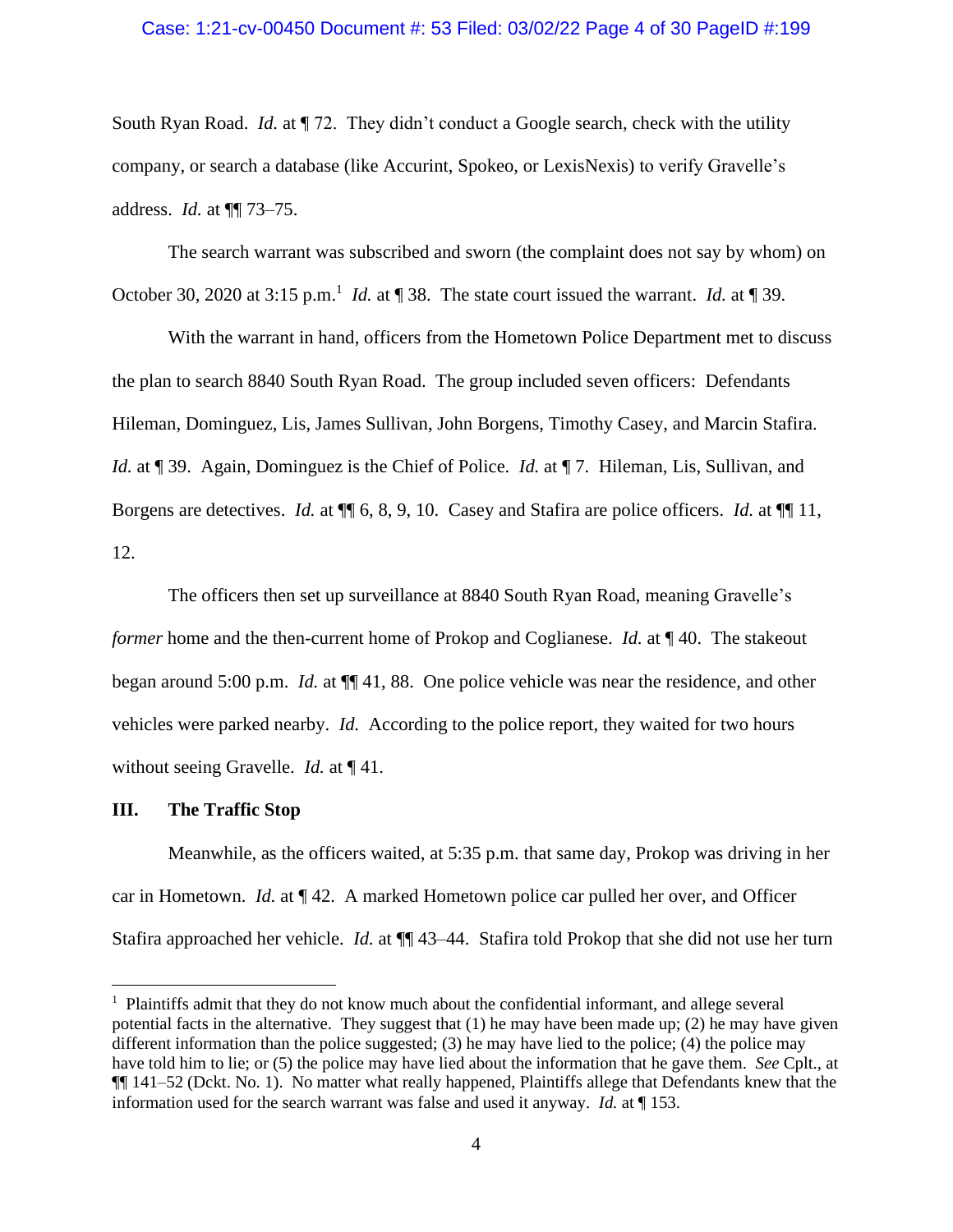### Case: 1:21-cv-00450 Document #: 53 Filed: 03/02/22 Page 5 of 30 PageID #:200

signal. *Id.* at ¶ 46. But the dash camera video shows that she did, in fact, use her turn signal. *Id.* at  $\P\P$  47–48.

During the stop, Stafira asked for her license, registration, and insurance. *Id.* at ¶ 49. Prokop's license listed an old address (that is, not 8840 South Ryan Road). *Id.* at ¶ 51. But she had updated the Illinois Secretary of State website to show 8840 South Ryan Road as her current address. *Id.* at ¶¶ 52, 55. Stafira ran Prokop's license, seemingly noticed the difference in address, and asked Prokop if the address on her license was correct. *Id.* at ¶¶ 53–54. Prokop explained that it was wrong, and that she had changed it online to the correct address. *Id.* at ¶ 55. She also told Stafira that she bought the home at 8840 South Ryan Road. *Id.* at ¶ 56. After all that, Stafira let Prokop off with a warning. *Id.* at ¶ 47.

The complaint alleges that Stafira told the other officers what happened during the stop. *Id.* at ¶ 58. That is, Prokop believes Stafira "told the other Defendant Officers of what had occurred at the traffic stop and had told them that Plaintiff Prokop resided at 8840 S. Ryan Road." *Id.*

The complaint doesn't explain why Stafira told the other officers about the traffic stop. On its face, the traffic stop would seem to be unremarkable. But reading between the lines, and with the benefit of the response brief, it seems that Stafira was part of the stakeout of the home. *Id.* at ¶ 39. And once the group saw Prokop drive away from the home – meaning the home that was involved in the stakeout – Stafira pulled her over. And then he told the group what had happened.

That reading isn't the only way to read the complaint. But it is a plausible reading. And if something else happened that is important, Plaintiffs can amend.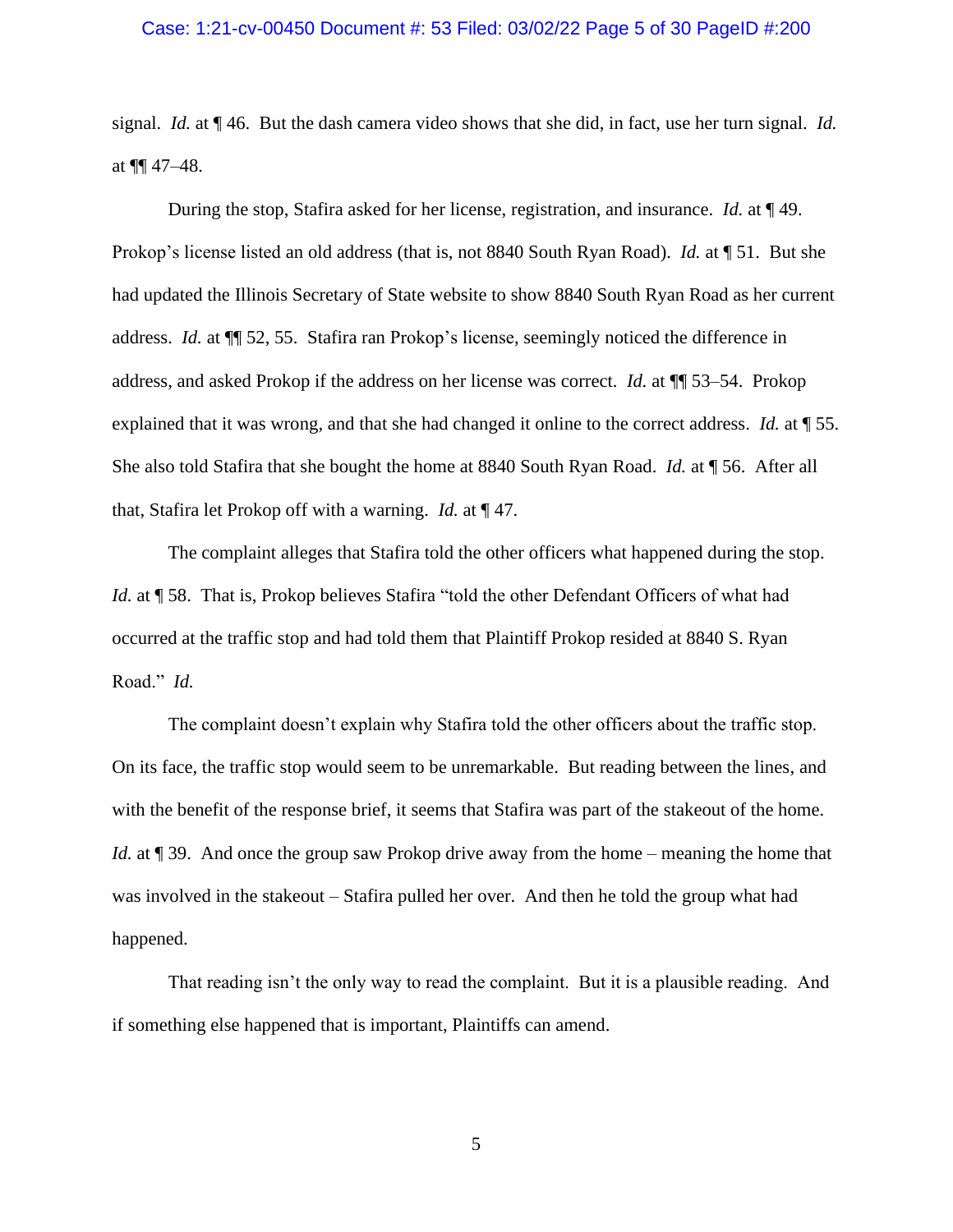#### Case: 1:21-cv-00450 Document #: 53 Filed: 03/02/22 Page 6 of 30 PageID #:201

After Stafira let her go, Prokop went to the grocery store. *Id.* at ¶ 76. Plaintiffs allege, on "information and belief," that unspecified "Defendant Police Officers" followed her into the store. *Id.* at ¶ 77. Plaintiffs don't explain how some or all the officers followed her into the store while also staking out their house. Regardless, the complaint does not allege that anything important happened in the store, apart from some possible shopping for the soon-to-be BBQ. When she finished shopping, Prokop returned home to 8840 South Ryan Road. *Id.* at ¶ 78.

#### **IV. The Home Entry**

When she got home, Prokop prepared dinner using an outdoor barbeque. *Id.* Both Prokop and Coglianese made multiple trips in and out of the house, and any passerby could see them from the street. *Id.* at ¶¶ 79–80.

Prokop also left the garage door open. *Id.* at ¶ 82. A passerby could see the open garage from the street, too. *Id.* at ¶ 83. Plaintiffs left the garage door open the entire time they were cooking, and they left it open when they returned inside after finishing their barbecue. *Id.* at ¶ 84. Plaintiffs didn't keep any marijuana plants in the garage, and they allege that any person looking into the garage could have seen the absence of marijuana plants. *Id.* at ¶¶ 85–86. But Hileman's police report did not mention that there were no plants in the garage. *Id.* at ¶ 87.

Meanwhile, the police spent two hours surveilling the property. *Id.* at ¶ 41. At 7:00 p.m., three Hometown police officers (Lis, Sullivan, and Hileman) and one Summit police officer (Andrew Kosmowski) – approached 8840 South Ryan Road to execute the search warrant. *Id.* at ¶¶ 13, 88. As an aside, the complaint does not reveal why an officer from the City of Summit (Kosmowski) participated in a search of a home in Hometown.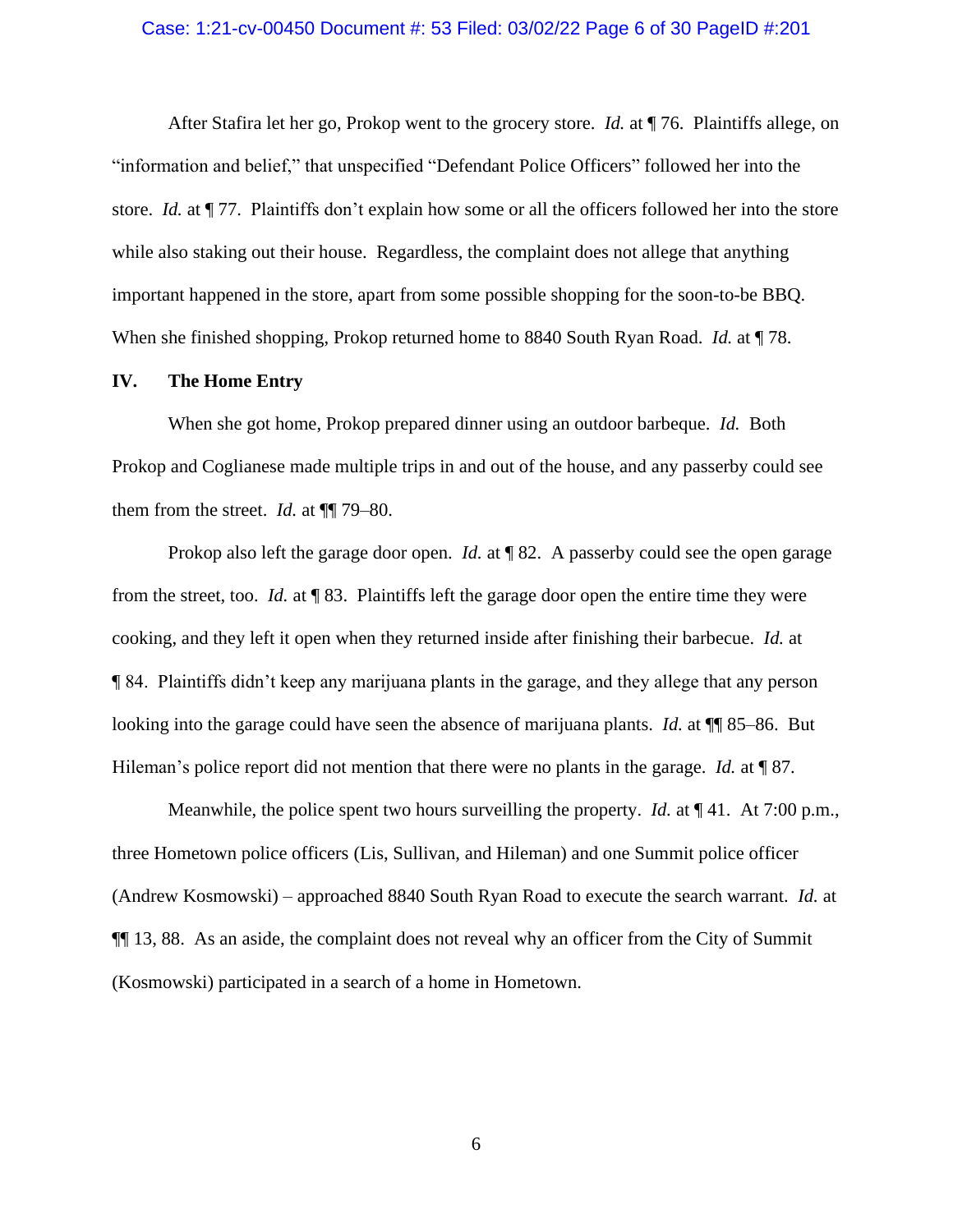### Case: 1:21-cv-00450 Document #: 53 Filed: 03/02/22 Page 7 of 30 PageID #:202

The officers had a search warrant. *Id.* at  $\P$  39, 88, 96, 99. But they weren't wearing masks, despite the ongoing COVID-19 pandemic. *Id.* They weren't wearing body cameras, either. *Id.* at ¶ 89. And they weren't wearing uniforms. *Id.* at ¶¶ 88, 97, 106

Lis, Sullivan, and Kosmowski approached the side door. *Id.* at ¶ 90. From their location, the open garage door (and empty garage, presumably) was in full view. *Id.*

Lis knocked on the side entrance, which contained an outer glass door and an inner solid door. *Id.* at ¶ 93. Prokop opened the solid door, but left the glass door shut. *Id.* at ¶¶ 94–95. So, she could see the officers, and the officers could see her, but the entryway wasn't open.

Lis announced that they were police officers and had a warrant to search the house. *Id.* at ¶ 96. The officers were wearing plain clothes under their vests, and Prokop had no reason to believe that she had committed any crimes. *Id.* at ¶ 97. So, because the event took place right around Halloween, Prokop did not believe them. *Id.* Instead, she suspected foul play, and thought she was getting robbed. *Id.*

Prokop told the group at the door that they weren't the police. *Id.* at ¶ 98. She made that statement hoping to get the attention of Coglianese, who was in the living room. *Id.* Lis, in turn, responded that they were, in fact, police officers. *Id.* at ¶ 99. To prove the point, and explain why they were there, Lis showed Prokop a copy of the search warrant. *Id.* 

If Lis was hoping to alleviate Prokop's concerns, it backfired. Instead of verifying who they were, and why they were there, the copy of the search warrant made Prokop even more suspicious.

The copy of the warrant apparently wasn't the best. The background was dark grey  $-$ "almost black" – and the typed words were barely legible. *Id.* at ¶ 100. A reader needed the paper close to her face to make out what it said. *Id.* As a result, Prokop became further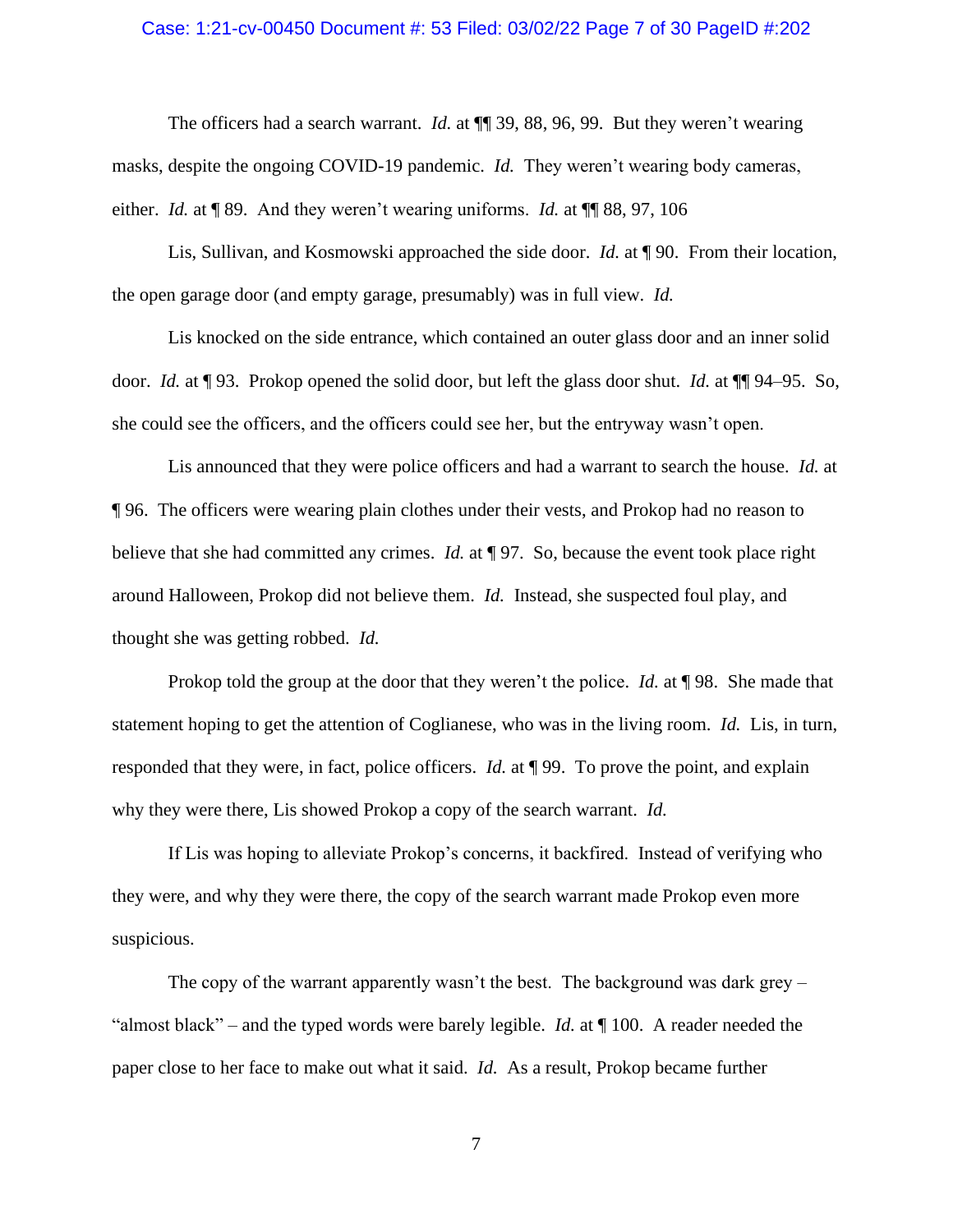### Case: 1:21-cv-00450 Document #: 53 Filed: 03/02/22 Page 8 of 30 PageID #:203

convinced that the men at her door were lying about being police officers. *Id.* at ¶ 101. She refused to give her name. *Id.* at ¶ 102.

Up to that point, Prokop was handling the whole situation, while Coglianese was in the living room. But Coglianese heard something, so he went to the door to see what was going on. *Id.* at ¶ 103. He saw a Defendant holding up what looked like a "black piece of paper." *Id.* at ¶ 104. Lis said that they were police officers and that they had a search warrant. *Id.* at ¶ 105.

But Coglianese didn't believe them, either. *Id.* at ¶ 106. He was skeptical for a number of reasons, including "the closeness in time to Halloween, the lack of uniform, the plain clothes under the vest, the black piece of paper that was being claimed by the Defendants as a search warrant, and the fact that he was not engaged in any illegal activity." *Id.* 

So, Prokop and Coglianese attempted to close the solid door and go about their night. *Id.* at ¶ 107. But Defendants opened the glass door first, and entered the home. *Id.* at ¶ 108.

Chaos ensued. Lis and Kosmowski fought with Coglianese. *Id* at ¶ 109. The officers eventually subdued him, and placed him in handcuffs. *Id.* at ¶ 110.

Meanwhile, Prokop ran to the living room and dialed 911 on her cell phone. *Id.* at ¶ 113. She then fled the home, running out the front door. *Id.*

Around this time, as the inside of the house turned to pandemonium, Officer Hileman entered the home through the side door, too. *Id.* at  $\P$  111. From that vantage point, Hileman would have been able to see that there were no marijuana plants in the garage. *Id.* at ¶ 112.

At 7:04 p.m., four minutes after the police knocked on the door, Prokop connected with the 911 operator. *Id.* at ¶ 114. The call was recorded. *Id.* at ¶ 116.

Prokop told the 911 operator that people who claimed to be the police had entered her home with an alleged search warrant. *Id.* at ¶ 115. Lis then exited the house and spoke to the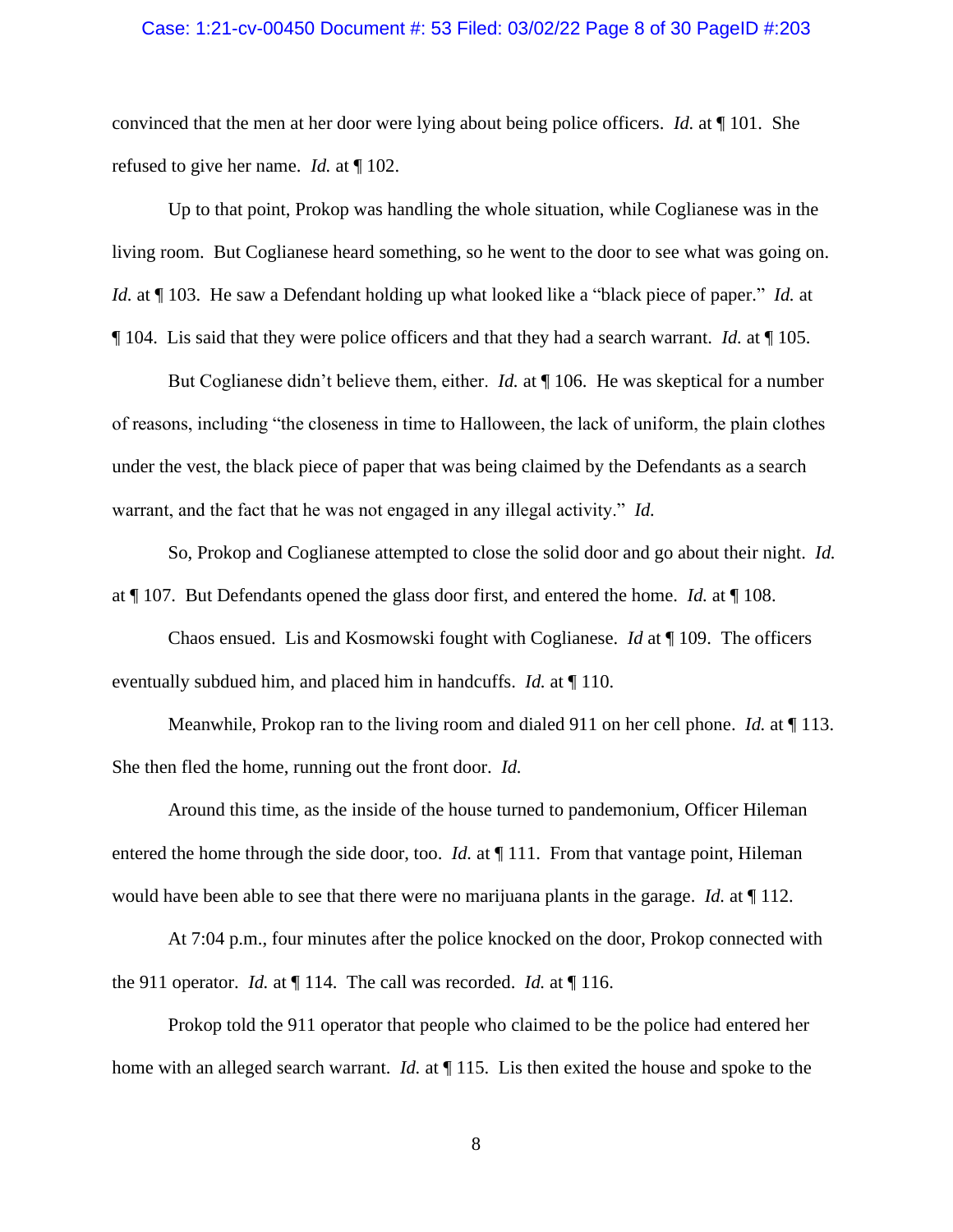### Case: 1:21-cv-00450 Document #: 53 Filed: 03/02/22 Page 9 of 30 PageID #:204

911 operator using Prokop's phone, and he apparently explained the situation. *Id.* at ¶ 117. At that point, Prokop began believing that the people in her home were, in fact, police officers. *Id.* at  $\P$  118.

So, finally believing that the people in her home were police officers, Prokop reentered the house with Lis. *Id.* at ¶ 119. Both Prokop and Coglianese gave their names to the police, and the officers kept them in their living room for questioning. *Id.* at ¶¶ 119–20. They were not free to leave. *Id.* at ¶ 120. Eventually, the officers uncuffed Coglianese, and he and Prokop showed the officers their IDs. *Id.* at  $\P$  121. Only then did some Defendants (but not all) put on face masks. *Id.* at ¶ 122.

Despite seeing their IDs, the officers asked if either of them was Joseph Gravelle. *Id.* at ¶ 123. Prokop and Coglianese replied that Gravelle used to live in that house, but had sold it and moved down the street. *Id.* at ¶ 124.

The complaint doesn't reveal how the police responded. But presumably, a light bulb must have gone off. It undoubtedly dawned on the police that maybe they were searching the wrong house, and had handcuffed the wrong person.

The officers wrapped up their search. They asked Prokop and Coglianese if they were injured. *Id.* at ¶ 125. Both said that they were fine. *Id.*

Then, Dominguez (again, the Chief of Police) arrived on the scene and apologized for the errant entry and search. *Id.* at ¶ 126. He said that the raid should not have happened. *Id.* At that point, the officers left. *Id.* at ¶ 127.

#### **V. The Effects of the Home Entry**

After the adrenaline wore off, Coglianese began experiencing swelling and intense pain in his shoulder. *Id.* at ¶ 128. He went to the doctor for treatment, missing a week of work. *Id.* at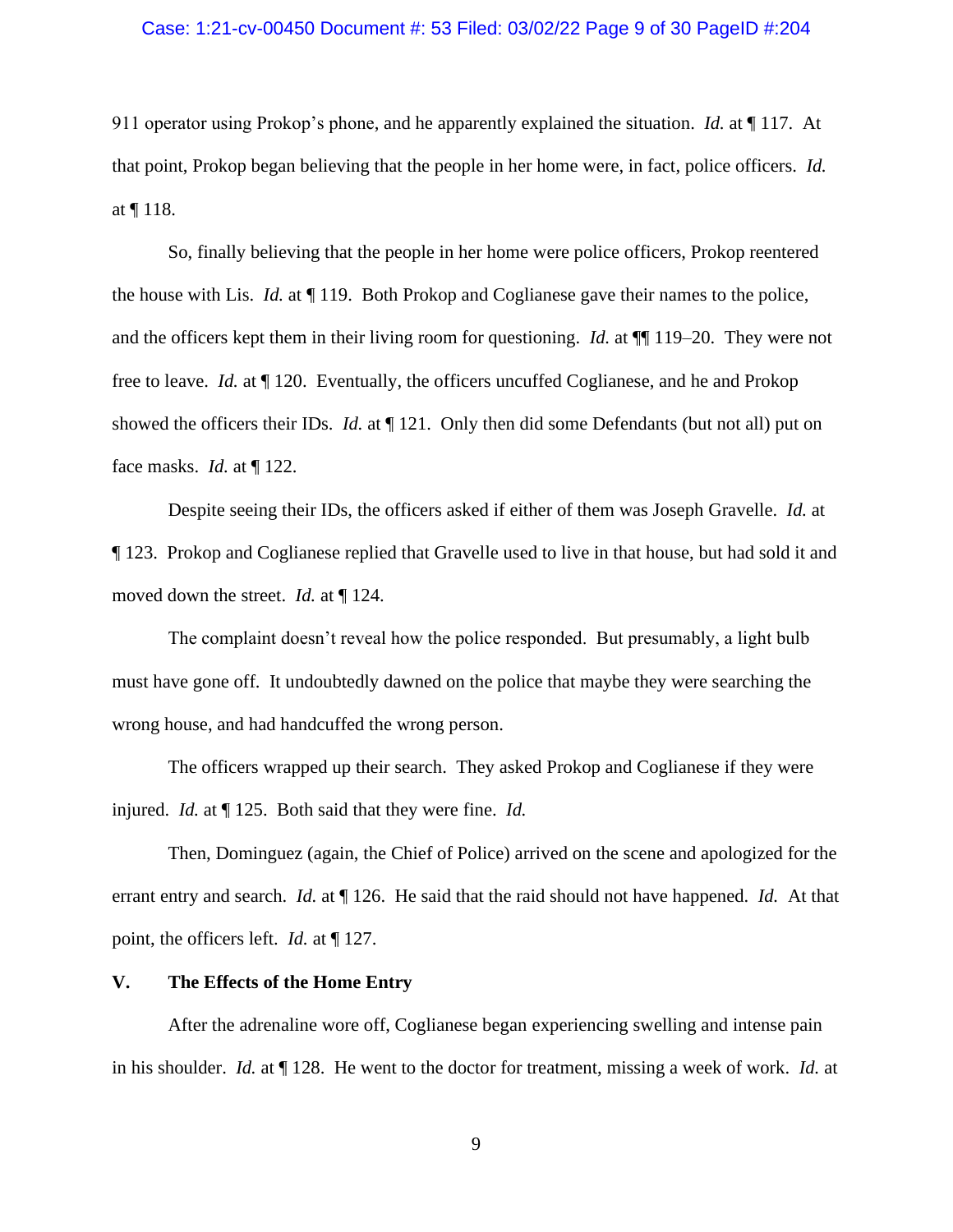¶¶ 129–30. Due to the pandemic, Coglianese has not been able to return to a doctor to figure out the extent of the damage to his shoulder. *Id.* at ¶ 135.

Seven days after the raid, Coglianese was diagnosed with COVID-19. *Id.* at ¶ 132. His last known exposure to the virus was 13 days before the search. *Id.* at ¶ 131. As a result of his COVID-19 diagnosis, Coglianese had to miss two more weeks of work. *Id.* at ¶ 133. He believes that he caught the virus from one of the Defendants. *Id.* at ¶ 134.

Prokop, on the other hand, has experienced no symptoms and has not been tested for antibodies, so she does not know if she contracted COVID-19. *Id.* at ¶ 137. She doesn't allege any physical injuries, but she does claim to suffer from anxiety due to the events. *Id.* at ¶ 139.

Both Plaintiffs allege that they now live in fear of the Hometown Police Department. *Id.* at ¶ 140. As a result, they want to move out of town. *Id.*

### **VI. Prior Interactions between Prokop and the Hometown Police**

The complaint includes allegations about three other times when the police came to Prokop's home, or otherwise heard her address. *Id.* at  $\P$  60–61. The theory appears to be that Prokop told the police where she lived. Or more precisely, the police knew who lived at 8840 South Ryan Road (*i.e.*, Prokop), and therefore they knew who *didn't* live there (*i.e.*, Gravelle).

The other incidents took place in January 2019, May 2019, and April 2020. By way of comparison, the wayward search of Plaintiffs' home took place in October 2020.

First, in January 2019, in the middle of the night, a Hometown officer informed Prokop that they were checking on the house because the garage door was left open. *Id.* at ¶ 62. Prokop told the officer that it was a mistake and gave him her name. *Id.* at ¶ 63. The officer insisted that they go to the garage together to check that nobody had stolen anything, and then left. *Id.*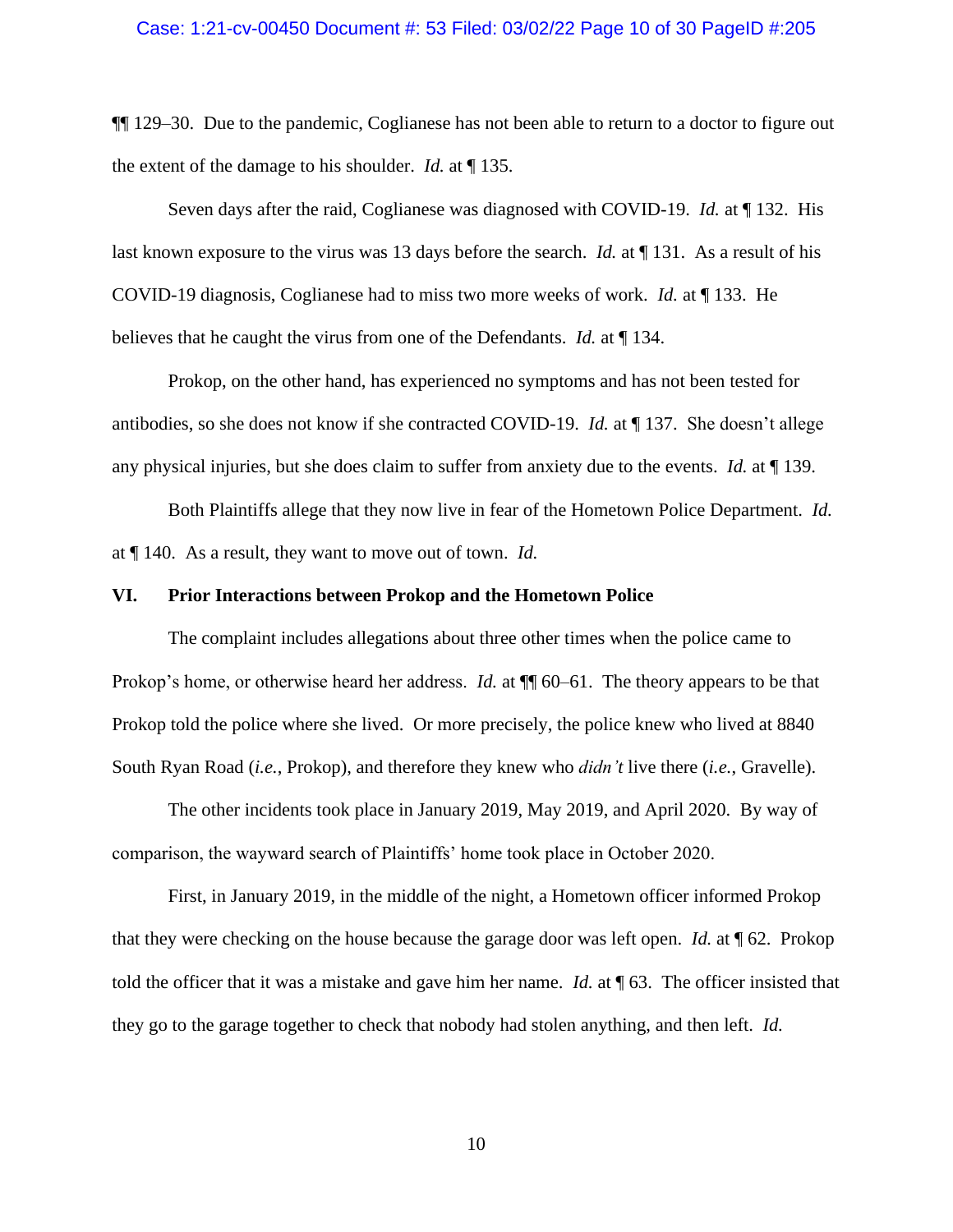# Case: 1:21-cv-00450 Document #: 53 Filed: 03/02/22 Page 11 of 30 PageID #:206

Second, around May 19, 2019, an officer responded to a noise complaint when Prokop was hosting a bonfire for a friend's birthday. *Id.* at  $\P$  64. The officer reviewed Prokop's ID and gave her a warning. *Id.*

Third, around April 17, 2020, a stray dog walked up to Prokop's home. *Id.* at ¶ 65. She didn't see any tags, so she called the non-emergency number. *Id.* Two officers came, recorded the ID information for both Prokop and Coglianese, and took the dog. *Id.* at ¶ 66. Later that night, one of the officers called Prokop and let her know that the dog belonged to an old resident of 8840 South Ryan Road, and had been returned to its owners. *Id.* at ¶ 67. Prokop believes that the police returned the dog to Joseph Gravelle (and to Terri McDaniels, his "significant other"). *Id.* at ¶¶ 23, 68.

The complaint alleges that the police should have a record of each incident. *Id.* at  $\P$  62, 64, 69.

## **VII. The Lawsuit**

Prokop and Coglianese later filed suit. They brought claims against eight individual officers – Hileman, Dominguez, Lis, Sullivan, Borgens, Casey, Stafira, and Kosmowski – as well as the cities of Hometown and Summit. *Id.* at Counts I–X. Recall that Kosmowski was from the City of Summit. *Id.* at ¶ 13. The rest were from Hometown.

The complaint included ten counts: (1) unlawful seizure during the traffic stop; (2) unlawful search, fabrication of evidence, and illegal entry; (3) false arrest; (4) battery; (5) assault; (6) trespass; (7) intentional infliction of emotional distress; (8) negligent infliction of emotional distress; (9) respondeat superior; and (10) indemnification. There are a lot of Defendants, and a lot of claims, but not all counts are against all Defendants.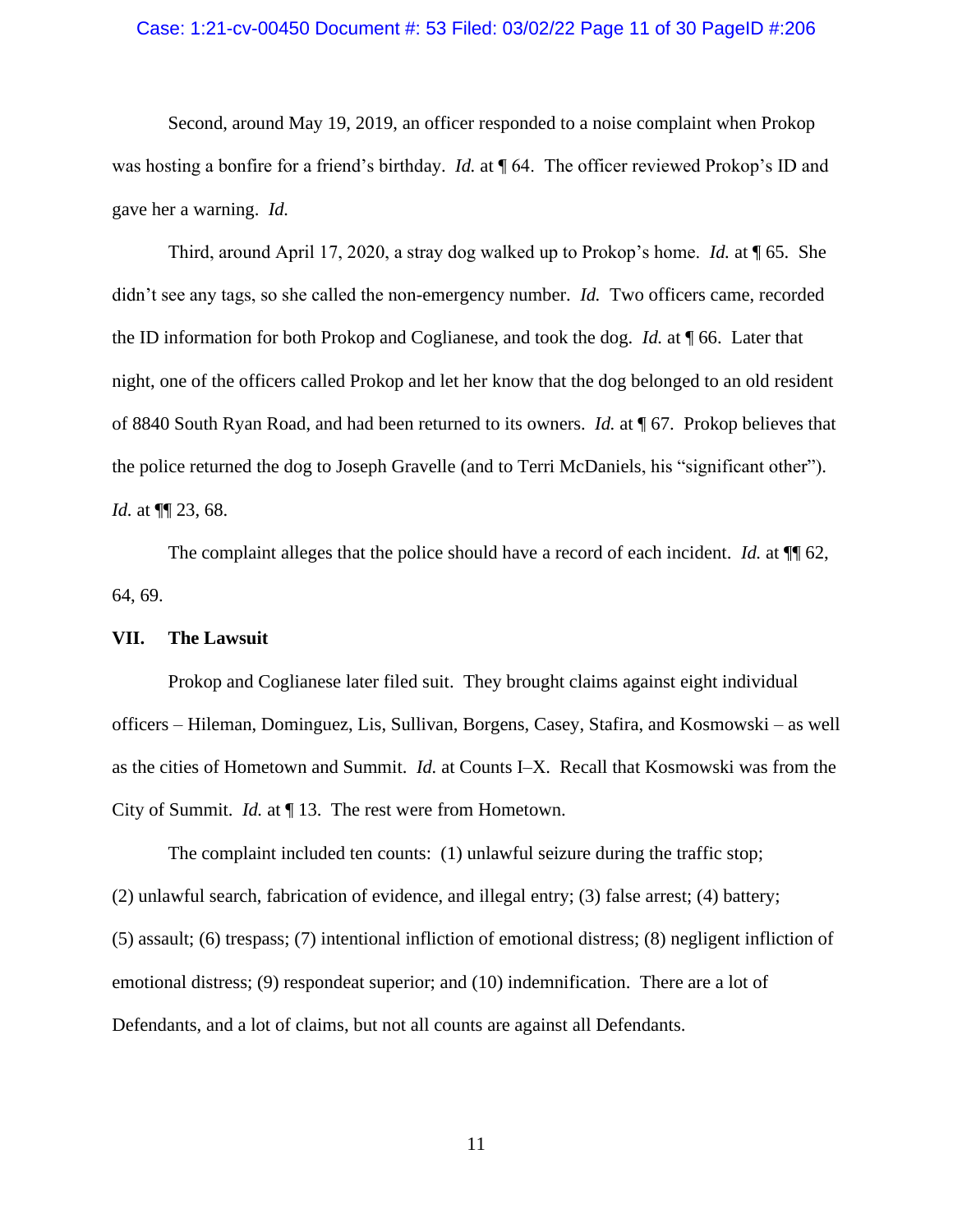## Case: 1:21-cv-00450 Document #: 53 Filed: 03/02/22 Page 12 of 30 PageID #:207

Defendants filed two motions to dismiss. The Hometown Defendants moved to dismiss some of the claims, and the Summit Defendants moved to dismiss all of the claims. *See* Pls.' Resp. to Hometown Defs.' Mtn. to Dismiss, at 4 (Dckt. No. 25); Summit Defs.' Mtn. to Dismiss (Dckt. No. 43).

In response, Plaintiffs did not file an amended complaint. But they did agree to drop some of their claims. They dropped Defendants Hileman, Dominguez, Sullivan, Borgens, Casey, and Stafira from the battery (Count IV) and assault (Count V) counts. *See* Pls.' Resp. to Hometown Defs.' Mtn. to Dismiss, at 4 (Dckt. No. 25). They also agreed to drop the trespass count (Count VI) in its entirety.<sup>2</sup> *Id.* at 5. Those claims are dismissed.

As things stand, Plaintiffs are alleging the following counts against the following defendants:

- (1) Unlawful traffic stop against Hileman, Dominguez, Lis, Sullivan, Borgens, Casey, Stafira, and Kosmowski (Count I)
- (2) Unlawful search of home and seizure of person against Hileman, Dominguez, Lis, Sullivan, Borgens, Casey, Stafira, and Kosmowski (Count II);
- (3) false arrest against Hileman, Dominguez, Lis, Sullivan, Borgens, Casey, Stafira, and Kosmowski (Count III);
- (4) battery against Lis and Kosmowski (Count IV);
- (5) assault against Lis and Kosmowski (Count V);
- (6) trespass against Kosmowski (Count VI);

<sup>&</sup>lt;sup>2</sup> The Hometown Defendants moved to dismiss Count VI. In response to that motion, Plaintiffs "agree[d] that Count VI should be dismissed." *See* Pls.' Resp. to Hometown Defs.' Mtn. to Dismiss, at 5 (Dckt. No. 25). The Summit Defendants also moved to dismiss Count VI. But unlike their response to the other motions, Plaintiffs did not agree to drop Count VI against the Summit Defendants. So, as the Court understands the lay of the land, Count VI is a live claim against the Summit Defendants (only).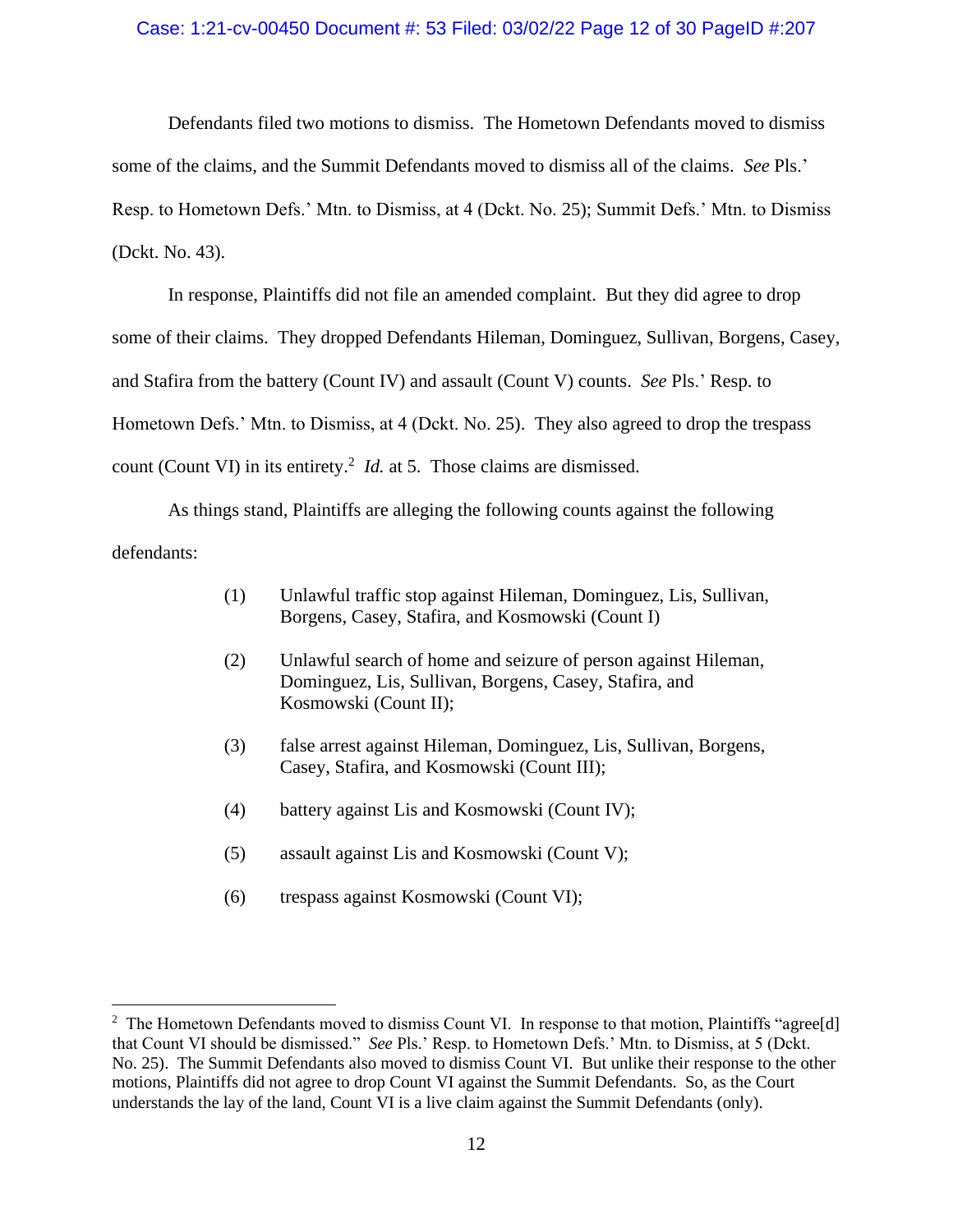- (7) intentional infliction of emotional distress against Hileman, Dominguez, Lis, Sullivan, Borgens, Casey, Stafira, and Kosmowski (Count VII);
- (8) negligent infliction of emotional distress against Hileman, Dominguez, Lis, Sullivan, Borgens, Casey, Stafira, and Kosmowski (Count VIII);
- (9) respondeat superior against Hometown and Summit for all the above offenses (Count IX);
- (10) indemnification by Hometown and Summit for all of the above offenses (Count X).

For all counts, Plaintiffs seek compensatory damages, punitive damages, and attorneys' fees. *See* Cplt., at 29 (Dckt. No. 1).

After that whittling, the pending motions to dismiss involve challenges to some, but not all, claims in the complaint.

The Hometown Defendants moved to dismiss three claims. First, they moved to dismiss Count I (the claim about the traffic stop) against Hileman, Dominguez, Lis, Sullivan, Borgens, and Casey (but not against Stafira). The basic idea is that only Stafira did the traffic stop, so Prokop can't sue anyone else. Second, the Hometown Defendants moved to dismiss the claim of intentional infliction of emotional distress (Count VII) against all Hometown Defendants. Third, they moved to dismiss the claim of negligent infliction of emotional distress (Count VIII) against all Hometown Defendants. They moved to dismiss the demand for punitive damages, too. *See* Hometown Defs.' Mtn. to Dismiss, at 6–7, 10–15 (Dckt. No. 21).

The Summit Defendants moved to dismiss every count (Counts I–X). *See* Summit Defs.' Mtn. to Dismiss, at 4–11 (Dckt. No. 43).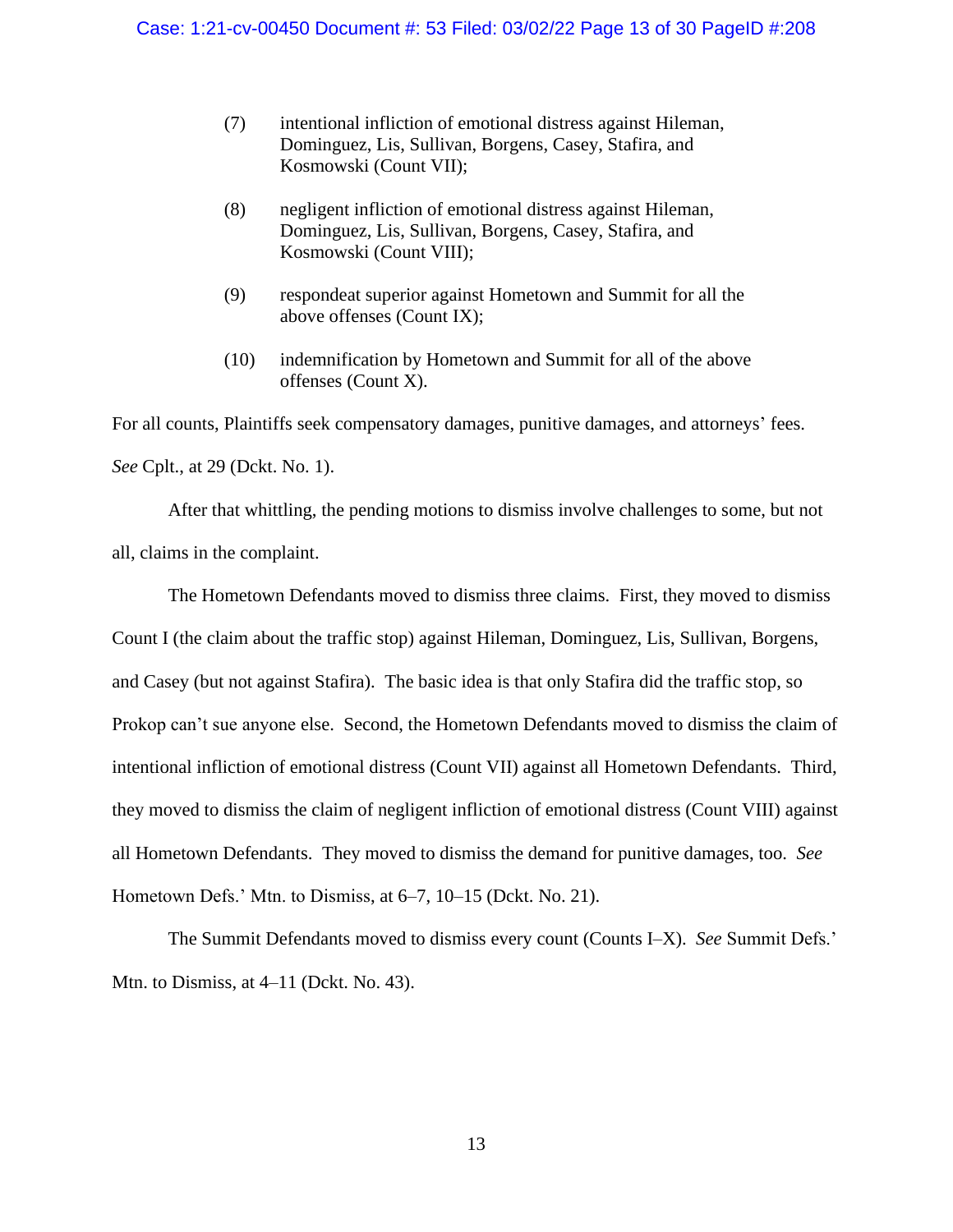#### **Legal Standard**

A motion to dismiss under Rule 12(b)(6) challenges the sufficiency of the complaint, not the merits of the case. *See* Fed. R. Civ. P. 12(b)(6); *Gibson v. City of Chicago*, 910 F.2d 1510, 1520 (7th Cir. 1990). In considering a motion to dismiss, the Court must accept as true all wellpleaded facts in the complaint and draw all reasonable inferences in the plaintiff's favor. *See AnchorBank, FSB v. Hofer*, 649 F.3d 610, 614 (7th Cir. 2011). To survive, the complaint must give the defendant fair notice of the basis for the claim, and it must be facially plausible. *See Ashcroft v. Iqbal*, 556 U.S. 662, 678 (2009); *see also Bell Atl. Corp. v. Twombly*, 550 U.S. 544, 555 (2007). "A claim has facial plausibility when the plaintiff pleads factual content that allows the court to draw the reasonable inference that the defendant is liable for the misconduct alleged." *Iqbal*, 556 U.S. at 678.

When reviewing a motion to dismiss under Rule  $12(b)(6)$ , the court may consider "the complaint itself, documents attached to the complaint, documents that are critical to the complaint and referred to in it, and information that is subject to proper judicial notice." *Geinosky v. City of Chicago*, 675 F.3d 743, 745 n.1 (7th Cir. 2012).

#### **Analysis**

The Hometown Defendants and the Summit Defendants filed separate motions to dismiss. The Court will address each motion, one at a time.

#### **I. The Hometown Defendants**

The City of Hometown and the Hometown police officers moved to dismiss three claims: (1) the Fourth Amendment claim about the traffic stop against Hileman, Dominguez, Lis, Sullivan, Borgens, and Casey (Count I); (2) the intentional infliction of emotional distress claim against all Defendants (Count VII); and (3) the negligent infliction of emotional distress claim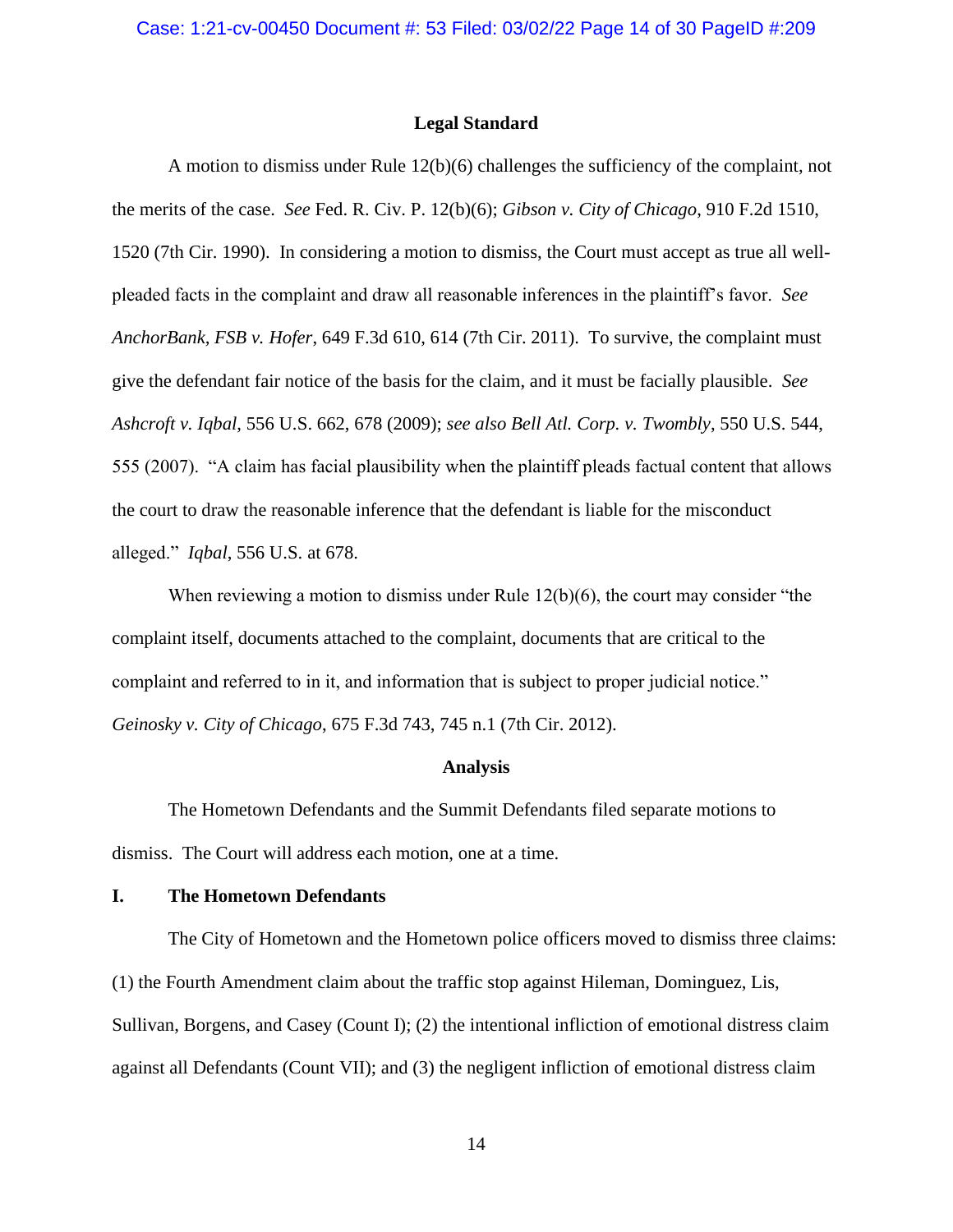against all Defendants (Count VIII). *See* Hometown Defs.' Mtn. to Dismiss, at 4–11 (Dckt. No. 21). They also moved to dismiss the demand for punitive damages. The Court will address each in turn.

## **A. Traffic Stop (Count I)**

The Hometown Defendants moved to dismiss the claim about the traffic stop against Hileman, Dominguez, Lis, Sullivan, Borgens, and Casey. The reason is simple. Only Officer Stafira pulled Prokop over.

The complaint includes more than a dozen paragraphs about the traffic stop. *See* Cplt., at ¶¶ 42–59 (Dckt. No. 1). Prokop "was stopped by a marked Hometown Police Department squad car," and "Defendant Officer Stafira was in that Hometown Police Department [s]quad [c]ar." *Id.* at  $\P$  44–45. Stafira told her the reason for the traffic stop, asked for her license, ran her information, and asked Prokop for her current address. *Id.* at ¶¶ 46, 49, 53, 54. He then gave her a warning. *Id.* at ¶ 57.

None of the other officers were there. The complaint does allege that "[o]n information and belief Defendant Stafira told the other Defendant Officers of what had occurred at the traffic stop and had told them that Plaintiff Prokop resided at 8840 S. Ryan Road." *Id.* at ¶ 58. But notice the past tense. Stafira told the other officers what "had occurred" at the traffic stop. *Id.*

There's no allegation that any of those officers participated in the stop. And there's no allegation that the other officers coaxed Stafira to pull over Prokop, or directed him to do so, or otherwise participated in any way.

There is nothing else in the complaint tying the other Defendants to the traffic stop. The only possible exception is the generic allegation that Stafira was "acting in concert with all other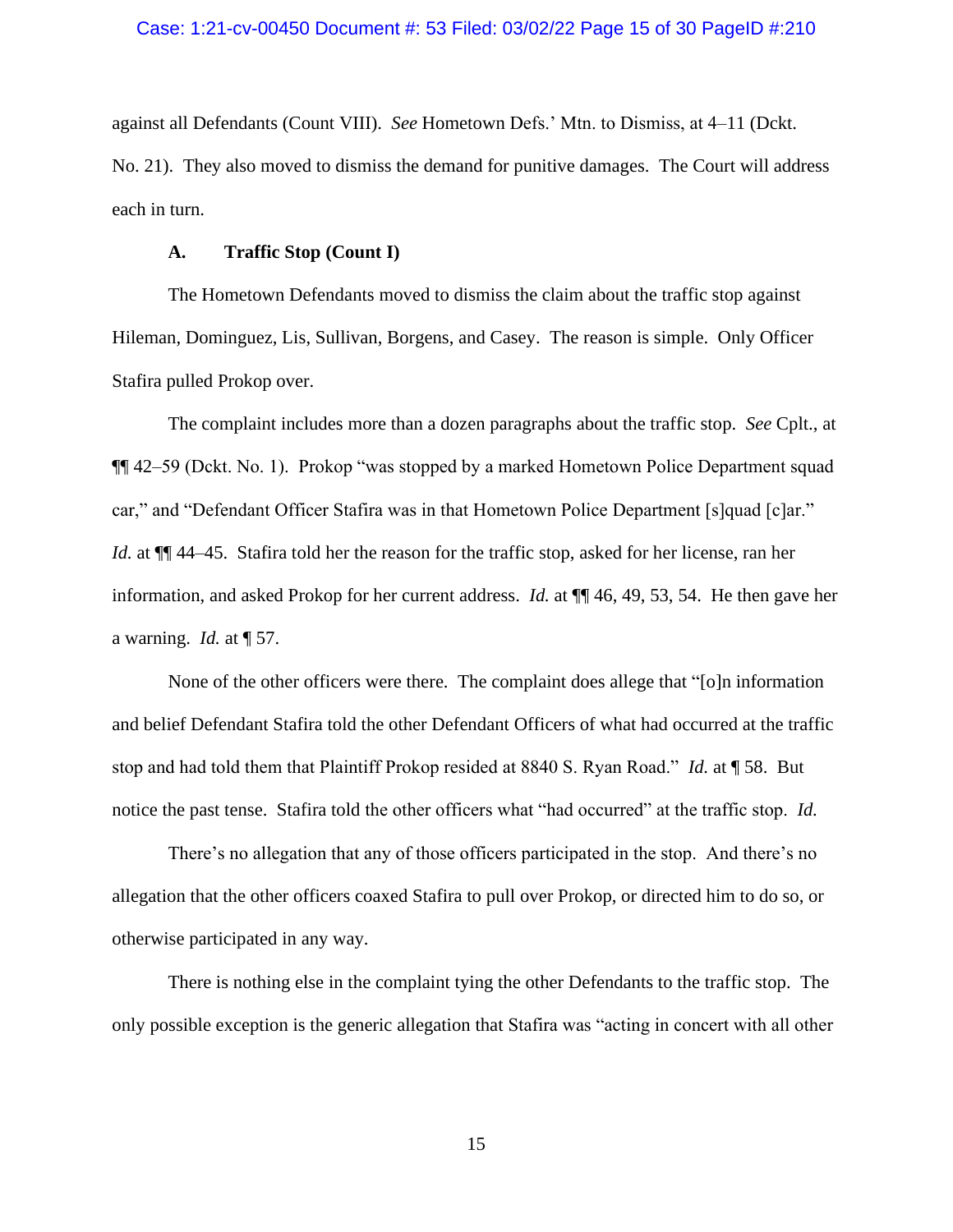### Case: 1:21-cv-00450 Document #: 53 Filed: 03/02/22 Page 16 of 30 PageID #:211

defendants" when he conducted the stop. *Id.* at ¶ 155. But that's it. A conclusory allegation doesn't count.

To succeed on a section 1983 claim, "[p]laintiffs must show that the defendants were personally responsible for the deprivation of their rights." *Wilson v. Warren County*, 830 F.3d 464, 469 (7th Cir. 2016). "[S]ome causal connection or affirmative link between the action complained about and the official sued is necessary for § 1983 recovery." *Gentry v. Duckworth*, 65 F.3d 555, 561 (7th Cir. 1995). "Plaintiffs must allege more than mere negligence – they must show that the defendant knew that the primary actor 'was acting wrongfully and facilitated it, approved it, condoned it, or turned a blind eye.'" *Molina v. Latronico*, 430 F. Supp. 3d 420, 437 (N.D. Ill. 2019) (Dow, J.) (quoting *Pepper v. Village of Oak Park*, 430 F.3d 805, 811 (7th Cir. 2005)).

The complaint does not allege that the other Defendants participated in the traffic stop, so it fails to state a claim. Count I against Hileman, Dominguez, Lis, Sullivan, Borgens, and Casey is dismissed.

That said, there might be more to the story. In her response brief, Prokop asked for leave to amend the complaint to add three new allegations. *See* Pls.' Resp. to Hometown Defs.' Mtn. to Dismiss, at 4 (Dckt. No. 25). Specifically, Prokop seeks to add the following: (1) "[w]hile defendant officers were surveilling 8840 S. Ryan Road on October 30, 2020, defendant officers observed plaintiff Prokop leave 8840 S. Ryan Road in her vehicle;" (2) "Defendant Stafira was part of the surveillance team;" and (3) "[a]fter defendant officers observed Prokop leave 8840 S. Ryan Road, they directed defendant Stafira to follow Prokop and stop her." *Id.*

So, maybe the other Defendants directed Prokop to make that traffic stop after all. If Prokop has a factual basis to allege that the other Defendants directed the traffic stop, then she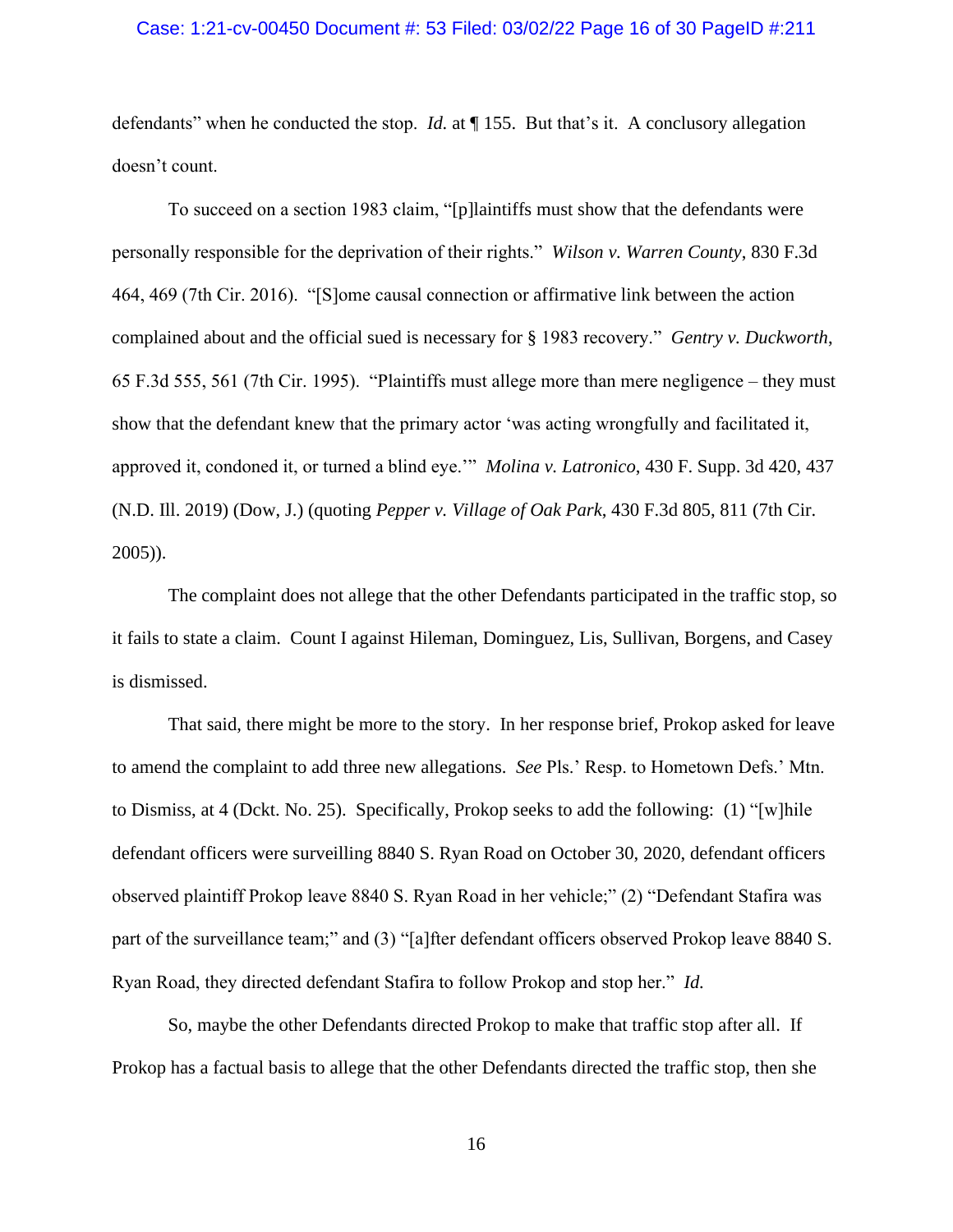### Case: 1:21-cv-00450 Document #: 53 Filed: 03/02/22 Page 17 of 30 PageID #:212

can amend the complaint to add that allegation. The Court grants Plaintiffs leave to file an amended complaint no later than two weeks after entry of this Order.

#### **B. Intentional Infliction of Emotional Distress (Count VII)**

The Hometown Defendants argue that Prokop and Coglianese failed to plead a claim of intentional infliction of emotional distress. *See* Hometown Defs.' Mtn. to Dismiss, at 10–13 (Dckt. No. 21).

"Under Illinois law, a plaintiff may recover damages for intentional infliction of emotional distress only if she establishes that (1) the defendant's conduct was truly extreme and outrageous; (2) the defendant intended to inflict severe emotional distress (or knew that there was at least a high probability that its conduct would cause severe emotional distress); and (3) the defendant's conduct did in fact cause severe emotional distress." *Richards v. U.S. Steel*, 869 F.3d 557, 566 (7th Cir. 2017) (citing *Feltmeier v. Feltmeier*, 207 Ill. 2d 263, 278 Ill. Dec. 228, 798 N.E.2d 75, 80 (2003)); *see also Ulm v. Mem'l Med. Ctr.*, 2012 IL App (4th) 110421, 357 Ill. Dec. 953, 964 N.E.2d 632, 641 (2012). Negligence isn't enough, because negligence isn't intentional conduct. *See, e.g.*, *Kawaauhau v. Geiger*, 523 U.S. 57, 61–62 (1998) (noting that "[i]ntentional torts generally require that the actor intent 'the consequences of an act," while "negligent or reckless torts" require "simply 'the act itself'") (emphasis omitted) (quoting Restatement (Second) of Torts § 8A, cmt. A (1964)).

First, the Hometown Defendants argue that Plaintiffs have not alleged outrageous conduct. "[T]o qualify as outrageous, the nature of the defendant's conduct must be so extreme as to go beyond all possible bounds of decency and be regarded as intolerable in a civilized community." *Feltmeier*, 798 N.E.2d at 83. Courts conduct an objective, fact-based inquiry and "often consider the degree of power or authority which a defendant has over a plaintiff; whether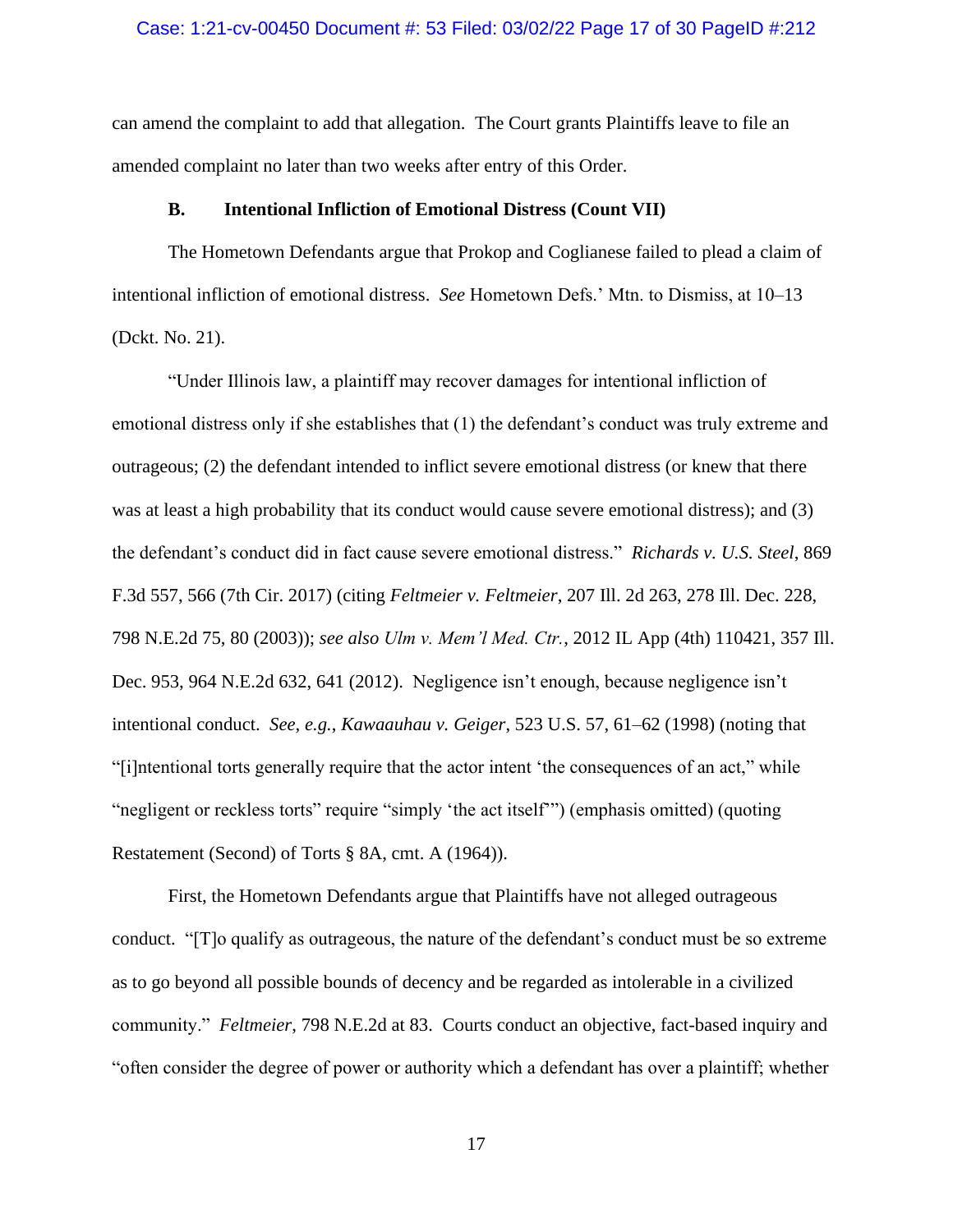### Case: 1:21-cv-00450 Document #: 53 Filed: 03/02/22 Page 18 of 30 PageID #:213

the defendant reasonably believed that his objective was legitimate; and whether the plaintiff is particularly susceptible to emotional distress." *Gross v. Chapman*, 475 F. Supp. 3d 858, 864 (N.D. Ill. 2020) (cleaned up).

Read in a light favorable to the Plaintiffs, the complaint contains enough – *just* enough – factual material about potentially outrageous conduct to go forward. The Federal Rules impose low hurdles for pleadings, and this complaint slips over the barrier, by the skin of its teeth.

First, Defendants failed to verify where Gravelle lived. The police accepted the claim by John Doe that Gravelle lived at 8840 South Ryan Road, but they didn't take any steps to doublecheck that address. *See* Cplt., at ¶¶ 70–75 (Dckt. No. 1). And based on other interactions with Prokop, the police had reason to believe that she lived there.<sup>3</sup> *Id.* at  $\P$  60–69. Those allegations sound like negligence – and again, negligence isn't enough. But maybe the facts will shed more light.

Second, shortly before the entry, the officers learned more information that might have called into question who lived at 8840 South Ryan Road. A few hours before the entry, Stafira – who participated in planning the entry, too – pulled Prokop over and learned her address. *Id.* at ¶¶ 42–59. And, while staking out the house, the officers would have seen Prokop and Coglianese making dinner, too. *Id.* at ¶ 80. Again, the fact that Prokop and Coglianese lived there doesn't mean that Gravelle *didn't* live there. But it's a datapoint.

Third, right before knocking on the door, the officers could have seen that there were no marijuana plants in the garage. *Id.* at ¶¶ 33, 83–86, 90–91, 112. That's not much, but it's something.

<sup>&</sup>lt;sup>3</sup> Knowledge that Prokop lived at 8840 South Ryan Road is not the same thing as knowing that Gravelle *didn't* live there. They're not mutually exclusive. True, Prokop and Gravelle have different last names. But then again, so do Prokop and Coglianese, and they live together.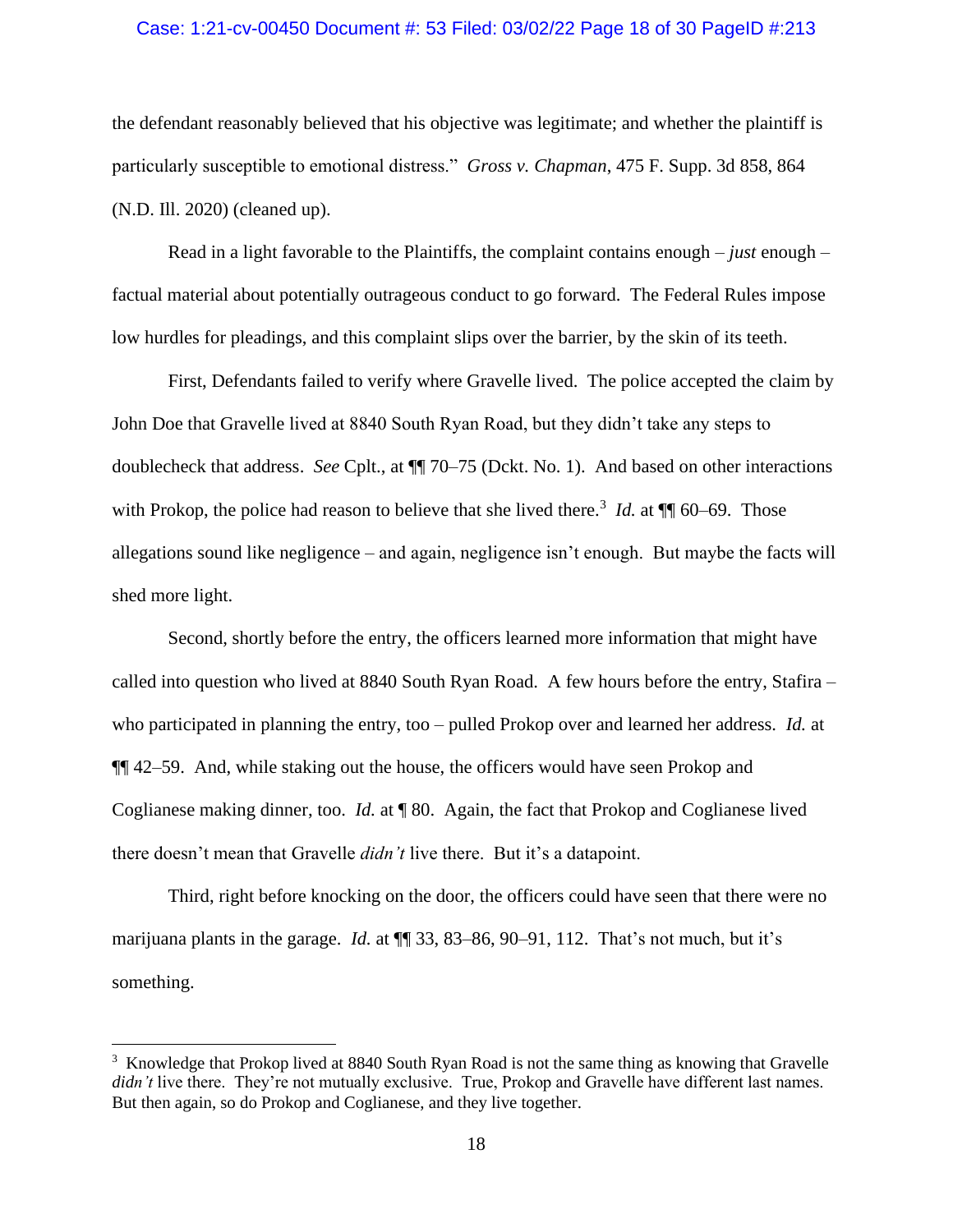# Case: 1:21-cv-00450 Document #: 53 Filed: 03/02/22 Page 19 of 30 PageID #:214

Taken together, that conduct may not rise to the level of conduct that is "truly extreme and outrageous." *See Richards*, 869 F.3d at 566. Still, there is little harm in allowing the claim to go forward, because Defendants moved to dismiss only some of the claims, so discovery about the incident will go forward anyway. The claim may not be long for this world. But for now, it survives.

The viability of the claim will depend on the facts. Did all of the officers actually know that Prokop lived at 8840 South Ryan Road? Did they know about the incidents involving the open garage door (in January 2019), the noisy bonfire (in May 2019), or the stray dog (in April 2020)? *See* Cplt., at ¶¶ 62–69 (Dckt. No. 1). And more importantly, did any of the officers know that Gravelle *didn't* live at 8840 South Ryan Road? Did the officers fail to doublecheck the address, and if so, was that failure anything more than negligence?

Time will tell. And it's time for discovery.

The Hometown Defendants make one other argument. They point out that, as soon as they learned that Gravelle lived down the street, they ceased executing the warrant, apologized, and left. *See* Hometown Defs.' Mtn. to Dismiss, at 12 (Dckt. No. 21); *see also* Cplt., at ¶¶ 126– 27 (Dckt. No. 1). In their view, that reaction is inconsistent with acting with intent to inflict extreme emotional distress or knowledge of the high probability of extreme emotional distress. *See Richards*, 869 F.3d at 566.

Not so. A person can act with intent, and later apologize. They're not mutually exclusive. People apologize for intentional conduct all the time (but less often than they should).

The Court denies the Hometown Defendants' motion to dismiss Plaintiffs' intentional infliction of emotional distress claim.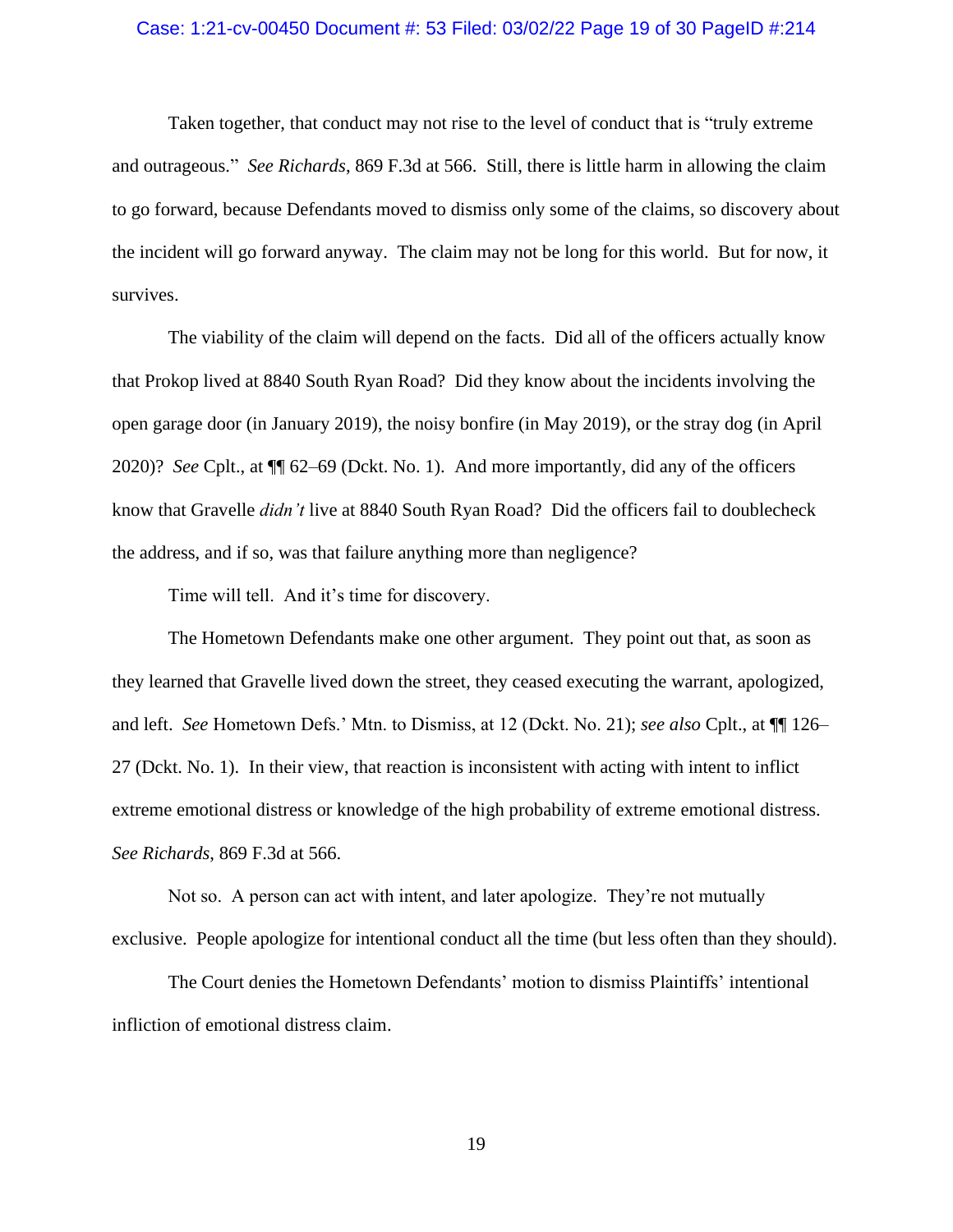# **C. Negligent Infliction of Emotional Distress (Count VIII)**

The Hometown Defendants also moved to dismiss the claim of negligent infliction of emotional distress under the Illinois Tort Immunity Act. *See* Hometown Defs.' Mtn. to Dismiss, at 14–15 (Dckt. No. 21).

As the name reveals, a claim of negligent infliction of emotional distress is about negligence. But the Illinois Tort Immunity Act protects public employees from negligence claims. "A public employee is not liable for his act or omission in the execution or enforcement of any law unless such act or omission constitutes willful or wanton conduct." *See* 745 ILCS 10/2-202. "Because negligence is by definition a lesser state of mind than willful and wanton, 'negligence claim[s are] barred by the Illinois Tort Immunity Act.'" *Tyagi v. Sheldon*, 2017 WL 4130532, at  $*20$  (N.D. Ill. 2017) (citation omitted) (collecting cases).<sup>4</sup>

True, the statute is an affirmative defense, and plaintiffs do not need to plead around affirmative defenses in their complaints. *See Hyson USA, Inc. v. Hyson 2U, Ltd.*, 821 F.3d 935, 939 (7th Cir. 2016). But here, delaying dismissal would merely delay the inevitable. Defendants

<sup>&</sup>lt;sup>4</sup> Even if the Tort Immunity Act did not bar the claim, the Court would still dismiss the claim for Prokop. "Generally, to state a claim for negligent infliction of emotional distress, a plaintiff must allege the traditional elements of negligence: duty, breach, causation, and damages." *Schweihs v. Chase Home Fin., LLC*, 2016 IL 120041, 412 Ill. Dec. 882, 77 N.E.3d 50, 58 (2016). After those basic elements, Illinois courts then draw a "distinction between a direct victim and a bystander." *Id.* A direct victim must satisfy the "impact rule" by showing that "he suffered (1) emotional distress and (2) a contemporaneous physical injury or impact." *Id.* (cleaned up). Meanwhile, a bystander must satisfy the "zone-of-physical danger rule" by showing he was "in a zone of physical danger and . . . because of the defendant's negligence, [had] reasonable fear for his own safety . . . ." *Id.* (cleaned up). Prokop alleged that she was present in the home when Defendants executed the warrant, entered her house, and fought with Coglianese. *See* Cplt., at ¶¶ 94–113 (Dckt. No. 1). That is, she was in the same location as Coglianese, who suffered physical injury. This adequately alleges the zone of danger. But Prokop has only alleged that she "continues to suffer anxiety from the events of the illegal raid." *Id.* at ¶ 139. A plaintiff need not "suffer a physical impact or injury at the time of the negligent act," but she "must show *physical* injury or *illness* as a result of the emotional distress, caused by the defendant's negligence and not a contemporaneous physical injury or impact." *Schweihs*, 77 N.E.3d at 58 (emphasis added). Prokop alleges emotional distress (her anxiety), but no physical manifestations of that distress. So, the Court would dismiss this claim anyway.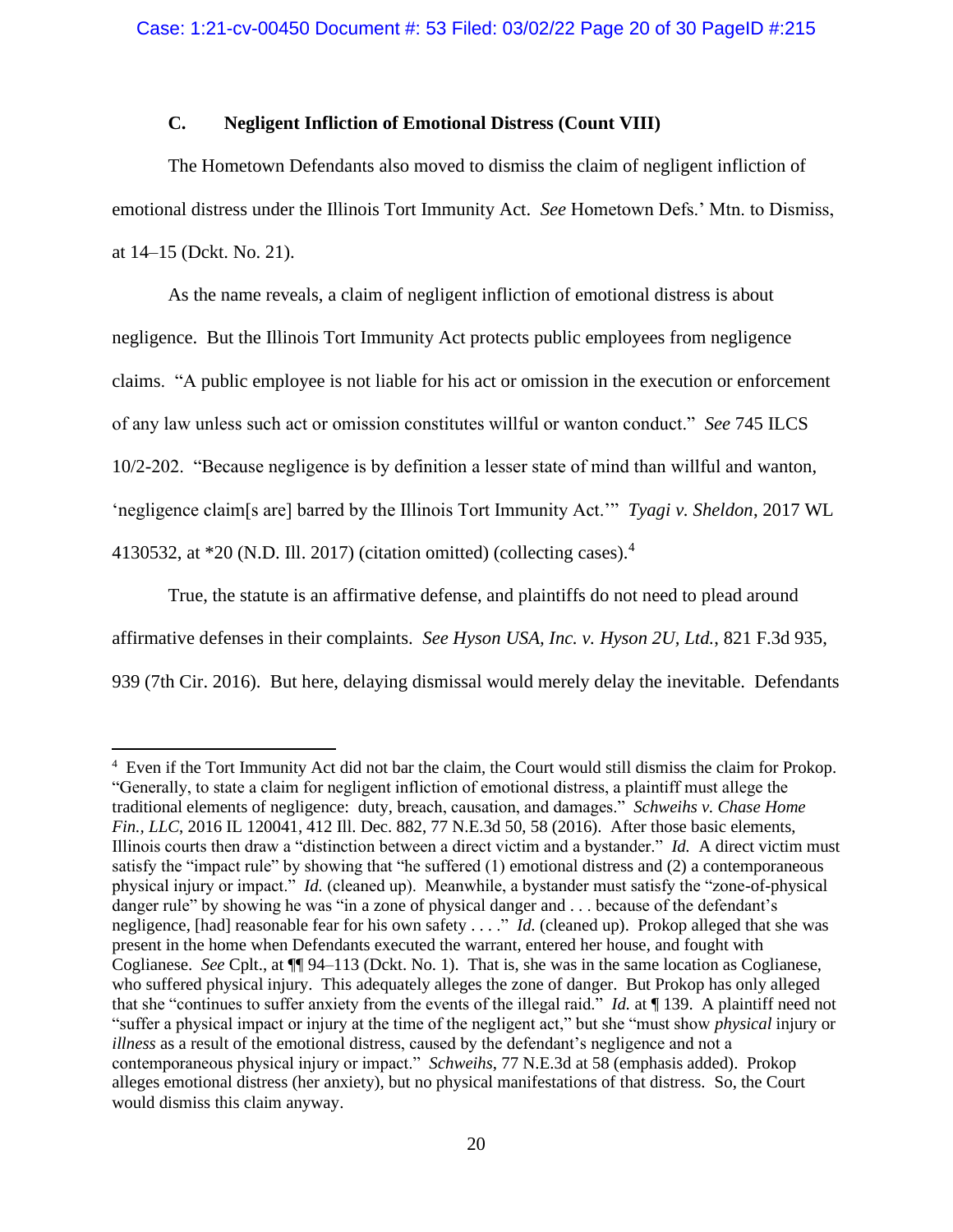### Case: 1:21-cv-00450 Document #: 53 Filed: 03/02/22 Page 21 of 30 PageID #:216

have invoked the defense, and there's no way around it. "[B]ecause the Tort Immunity Act immunizes the Defendant Officers' liability for negligent conduct, any repleading would be futile." *Winn v. City of Chicago*, 2022 WL 80272, at \*6 (N.D. Ill. 2022).

The Court grants the Hometown Defendants' motion to dismiss the negligent infliction of emotional distress claim with prejudice.

### **D. Punitive Damages**

Finally, the Hometown Defendants make a state-law procedural argument about punitive damages. Illinois law requires a pretrial motion and a hearing before an award of punitive damages. *See* Hometown Defs.' Mtn. to Dismiss, at 15 (Dckt. No. 21). That hasn't happened, so the Hometown Defendants ask this Court to throw out the demand for punitive damages. *Id.*

Illinois law states that "[i]n all actions on account of bodily injury or physical damage to property, based on negligence . . . where punitive damages are permitted no complaint shall be filed containing a prayer for relief seeking punitive damages." *See* 735 ILCS 5/2-604.1. Instead, "a plaintiff may, pursuant to a pretrial motion and after a hearing before the court, amend the complaint to include a prayer for relief seeking punitive damages." *Id.* A court must allow amendment "if the plaintiff establishes at such hearing a reasonable likelihood of proving facts at trial sufficient to support an award of punitive damages." *Id.*

Basically, state law imposes procedural requirements before a plaintiff can seek punitive damages. That argument might have legs if this case were in state court. But this case is in federal court, so federal procedural rules apply. The law "is procedural and does not apply" in federal court. *See Audia v. Briar Pl., Ltd.*, 2018 WL 1920082, at \*5 n.6 (N.D. Ill. 2018); *see also MCI Worldcom Network Servs., Inc. v. Big John's Sewer Contractors, Inc.*, 2003 WL 22532804, at \*3 (N.D. Ill. 2003) (collecting cases).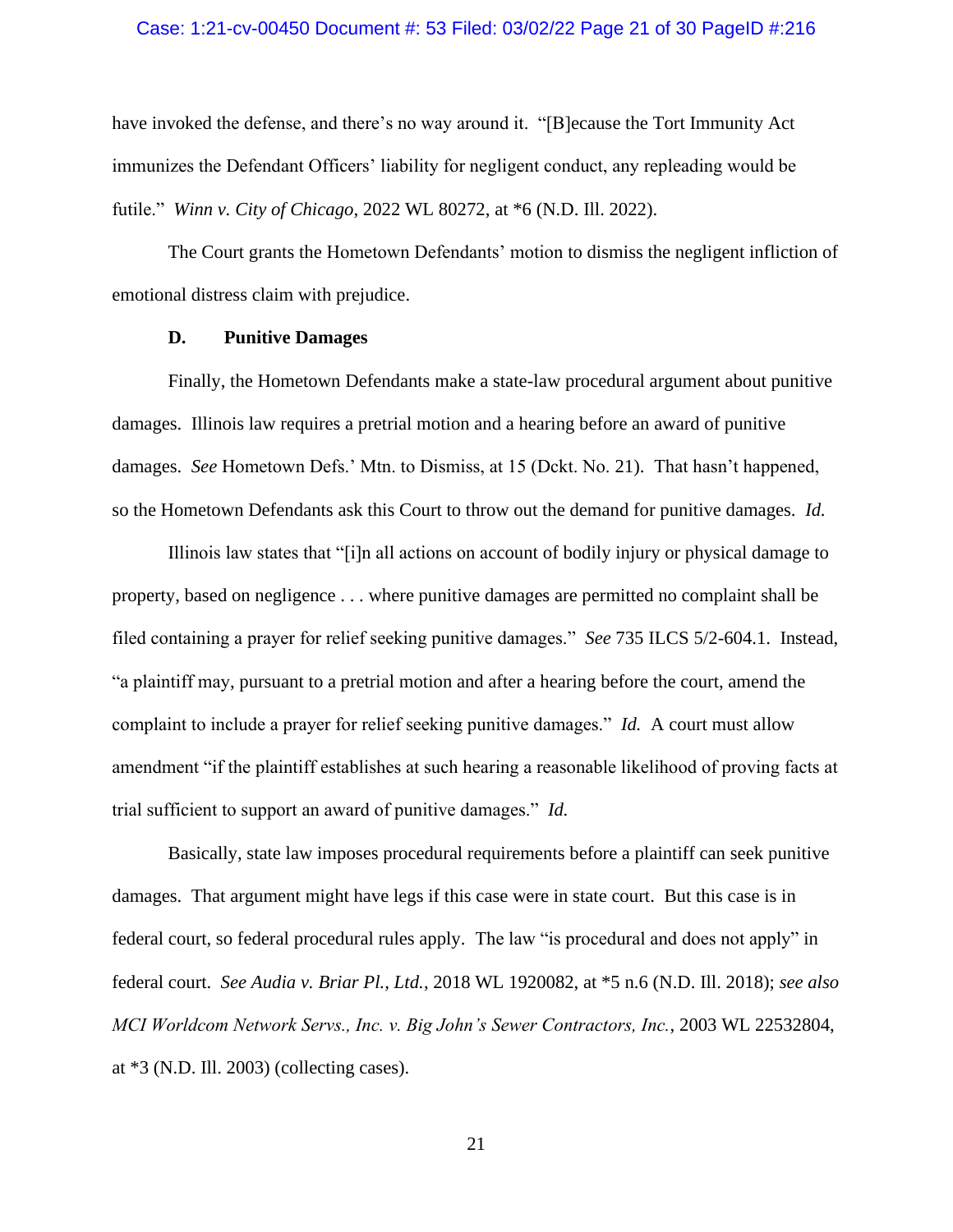## Case: 1:21-cv-00450 Document #: 53 Filed: 03/02/22 Page 22 of 30 PageID #:217

The Court denies the Hometown Defendants' motion to dismiss the demand for punitive damages.

#### **II. The Summit Defendants**

Kosmowski and the City of Summit moved to dismiss all ten counts against them. *See* Summit Defs.' Mtn. to Dismiss (Dckt. No. 43). Before turning to the merits, the Court must take care of two housekeeping chores.

First, the Summit Defendants seek a dismissal with prejudice because, in their view, the complaint does not include sufficient facts to support a claim. But a dismissal with prejudice is a dismissal on the merits. District courts typically allow at least one opportunity to file an amended complaint before dismissal with prejudice. *See O'Brien v. Village of Lincolnshire*, 955 F.3d 616, 628 (7th Cir. 2020). And the Plaintiffs here have filed only one complaint. So, the time is not right for a dismissal with prejudice.

Second, the Summit Defendants invoked federal procedural rules and state procedural rules in their motion to dismiss. *See, e.g.*, Pls.' Resp. to Summit Defs.' Mtn. to Dismiss, at 9–10 (Dckt. No. 47) (invoking the pleading standards under 735 ILCS 5/2-619(a)(9)). They relied on federal procedure for the federal claims, and state procedure for the state claims.

Federal courts apply federal procedural rules. The Federal Rules of Civil Procedure govern all claims in federal court. The substance of the claims makes no difference. Federal procedure applies to federal claims and to state claims, too. "[F]ederal courts in diversity cases (and any other cases in which state law supplies the rule of decision) apply state 'substantive' law but federal 'procedural' law." *Gacek v. Am. Airlines, Inc.*, 614 F.3d 298, 301 (7th Cir. 2010). "[I]t is not the substantive or procedural nature or purpose of the affected state law that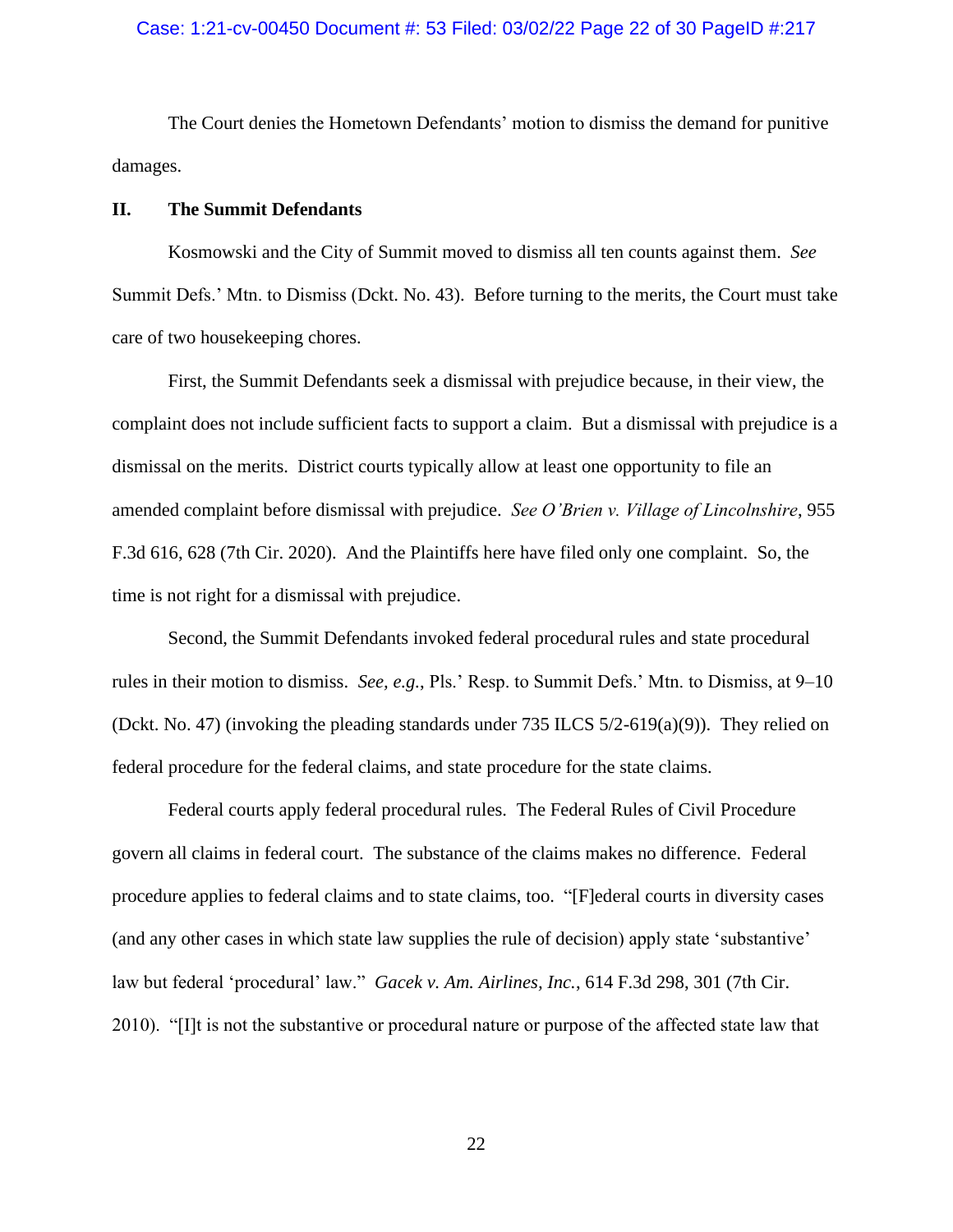### Case: 1:21-cv-00450 Document #: 53 Filed: 03/02/22 Page 23 of 30 PageID #:218

matters, but the substantive or procedural nature of the Federal Rule." *Shady Grove Orthopedic Assocs., P.A. v. Allstate Ins. Co.*, 559 U.S. 393, 410 (2010).

With those two housekeeping matters aside, the Court turns to the Summit Defendants' motion to dismiss.

## **A. Federal Law Claims (Counts I–II)**

The Summit Defendants moved to dismiss the first two claims based on qualified immunity. They argue that Kosmowski receives qualified immunity for his actions, and that Summit cannot be liable if Kosmowski is not liable. *See* Summit Defs.' Mtn. to Dismiss, at 5 (Dckt. No. 43).

"The doctrine of qualified immunity protects government officials 'from liability for civil damages insofar as their conduct does not violate clearly established statutory or constitutional rights of which a reasonable person would have known.'" *Pearson v. Callahan*, 555 U.S. 223, 231 (2009) (quoting *Harlow v. Fitzgerald*, 457 U.S. 800, 818 (1982)). "[D]ismissal under Rule 12(b)(6) can preserve an official's right, under qualified-immunity doctrine, 'not to stand trial or face the other burdens of litigation,' including pretrial discovery." *Hanson v. LeVan*, 967 F.3d 584, 589 (7th Cir. 2020) (quoting *Mitchell v. Forsyth*, 472 U.S. 511, 526 (1985)).

Qualified immunity depends on the facts. *See Hardeman v. Curran*, 933 F.3d 816, 823 (7th Cir. 2019) (explaining that qualified immunity "closely depends" on the facts of the case); *Gonzalez v. City of Elgin*, 578 F.3d 526, 540 (7th Cir. 2009) (assessing defendant's conduct "in light of the particular circumstances" he faced). The Court asks whether "*particular* conduct" violated a clearly established right "in light of the specific context of the case, not as a broad general proposition." *Leiser*, 933 F.3d at 702 (emphasis in original) (cleaned up); *see Mullenix v. Luna*, 577 U.S. 7, 12 (2015) ("The dispositive question" for qualified immunity is "whether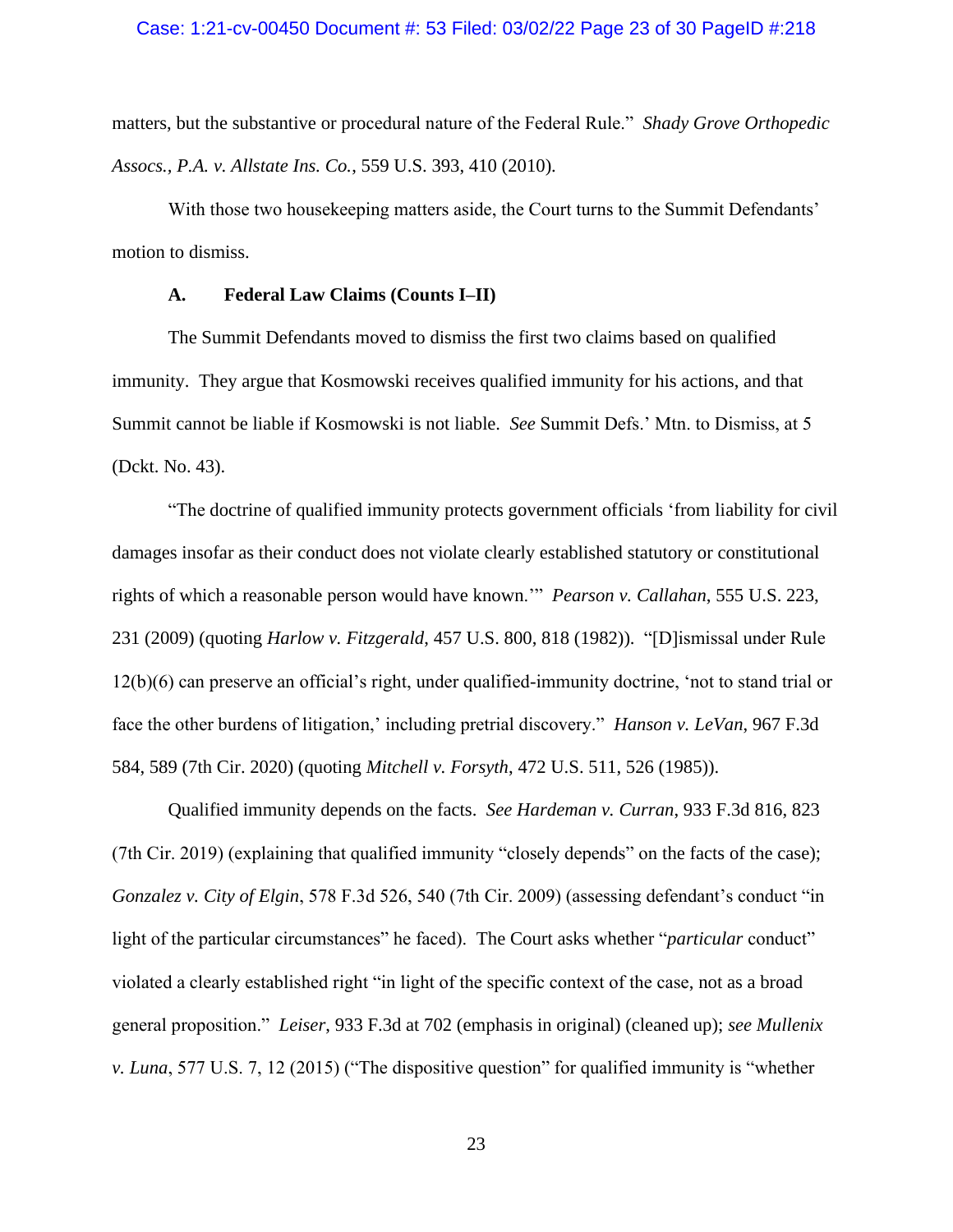## Case: 1:21-cv-00450 Document #: 53 Filed: 03/02/22 Page 24 of 30 PageID #:219

the violative nature of *particular* conduct is clearly established.") (emphasis in original) (cleaned up).

"While qualified immunity is an affirmative defense, once raised, the burden shifts to the plaintiff to defeat it." *Leiser v. Kloth*, 933 F.3d 696, 701 (7th Cir. 2019). To meet that burden, the plaintiff must "demonstrate[] that the official violated a statutory or constitutional right *and* that the right was 'clearly established' at the time of the challenged conduct." *Howell v. Smith*, 853 F.3d 892, 897 (7th Cir. 2017) (emphasis in original) (citation omitted).

The Summit Defendants argue that Kosmowski executed a valid search warrant, so he deserves qualified immunity. *See* Summit Defs.' Mtn. to Dismiss, at 5 (Dckt. No. 43). They cite a string of cases that allegedly declare police officers "immune from liability" when executing a facially valid warrant.<sup>5</sup> *Id*. This formulation is less an argument for qualified immunity, and more a claim that Plaintiffs did not plead a Fourth Amendment violation at all. Nevertheless, the invocation of the defense is enough, and the burden shifts to Plaintiffs to provide case law showing that the conduct violated a clearly established right.

Prokop and Coglianese respond with two arguments.

First, they contend that the warrant was illegible, and Kosmowski did not read it, so he could not rely on it in good faith. *See* Pls.' Resp. to Summit Defs.' Mtn. to Dismiss, at 6–7 (Dckt. No. 47).

Plaintiffs have not carried their burden of showing that Kosmowski violated clearly established law. Plaintiffs rely on cases from different districts, circuits, and states. "'In determining whether a right is 'clearly established,' [the Court] look[s] first to controlling

<sup>&</sup>lt;sup>5</sup> As an aside, none of the cases that the Summit Defendants cite held that the officers were "immune" from liability." They are each criminal appeals, in which a court ruled evidence admissible because the police obtained it in accordance with the Fourth Amendment.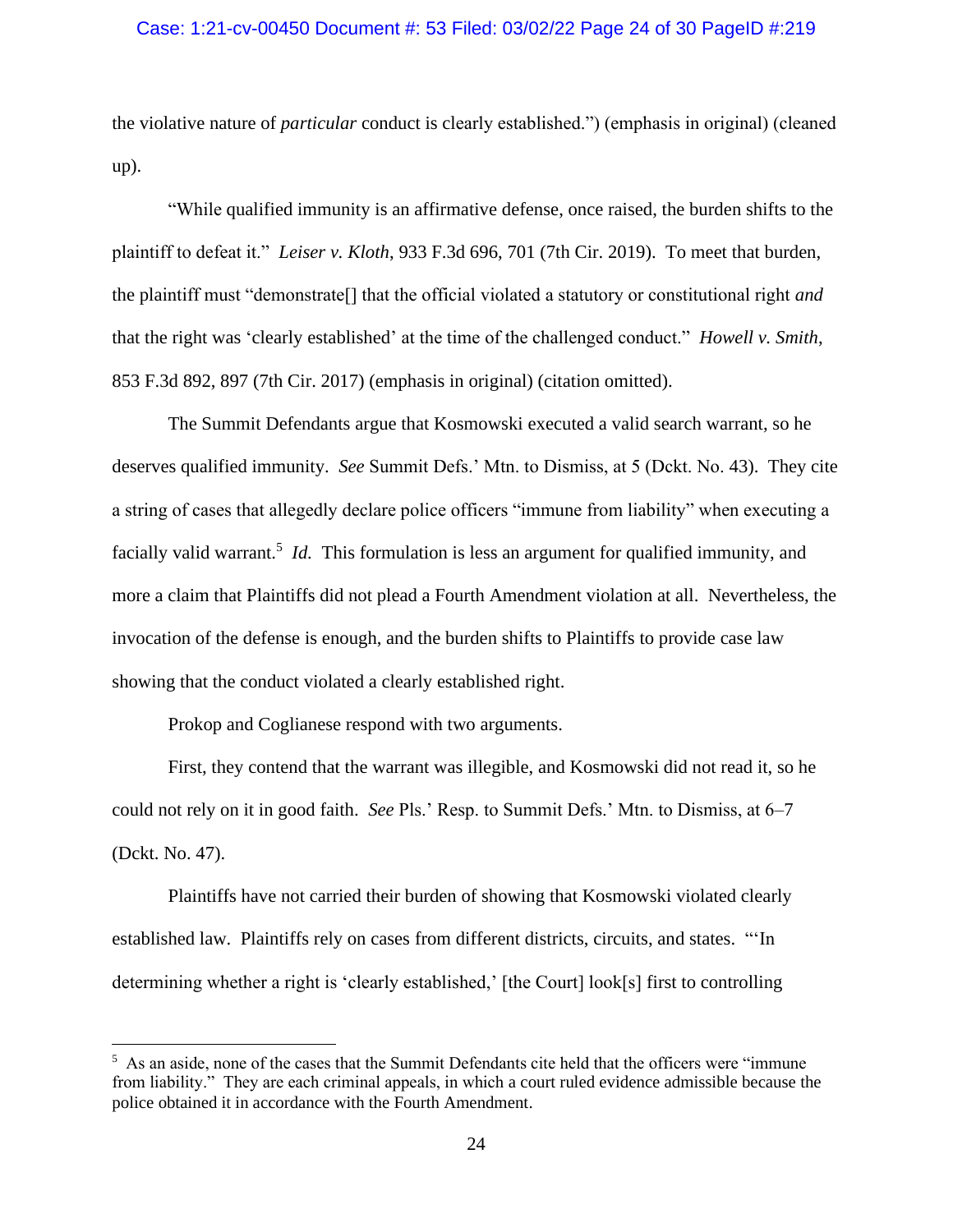#### Case: 1:21-cv-00450 Document #: 53 Filed: 03/02/22 Page 25 of 30 PageID #:220

precedent on the issue from the Supreme Court and from [the Seventh] [C]ircuit'. If such precedent is lacking, [the Court] look[s] to all relevant case law to determine 'whether there was such a clear trend in the case law that [the Court] can say with fair assurance that the recognition of the right by a controlling precedent was merely a question of time.'" *Phillips v. Cmty. Ins. Co.*, 678 F.3d 513, 528 (7th Cir. 2012) (citations omitted).

There is no clear trendline. Plaintiffs offer only one case about an illegible warrant. It came from a different district (the Eastern District of Virginia) nearly two decades ago. *See Freedman v. Am. Online, Inc.*, 325 F. Supp. 2d 638 (E.D. Va. 2004). And the facts were much different.

*Freeman* involved a warrant application that was signed by the police, but not by a judge. *Id.* at 641 ("The juxtaposition of these words and Detective Bensey's signature might lead a reader to assume, incorrectly, that Detective Bensey's signature is that of a judge. But careful review of the form discloses that there is a line below the words 'Signed (Judge of the Superior Court)' that is meant for the judge's signature and this line is blank. Nor is the form signed anywhere else by a judge. Moreover, no signature, including that of Detectives Young and Bensey, appears on page five, even though the warrant appears to require the signature of a judge on that page."). So it wasn't a warrant.

That's not this case. The police here had a lawful warrant. A judge signed it. In fact, the complaint acknowledges that the police "obtained a search warrant" for 8840 South Ryan Road. *See* Cplt., at ¶ 158 (Dckt. No. 1); *see also id.* at ¶¶ 39, 96, 99–100, 105, 153, 170.

The illegibility of the warrant does not undermine the existence of the warrant. The lawfulness of the warrant does not depend on its readability. In fact, the police do not have to show the warrant at all, which necessarily means that they don't have to show a *legible* warrant.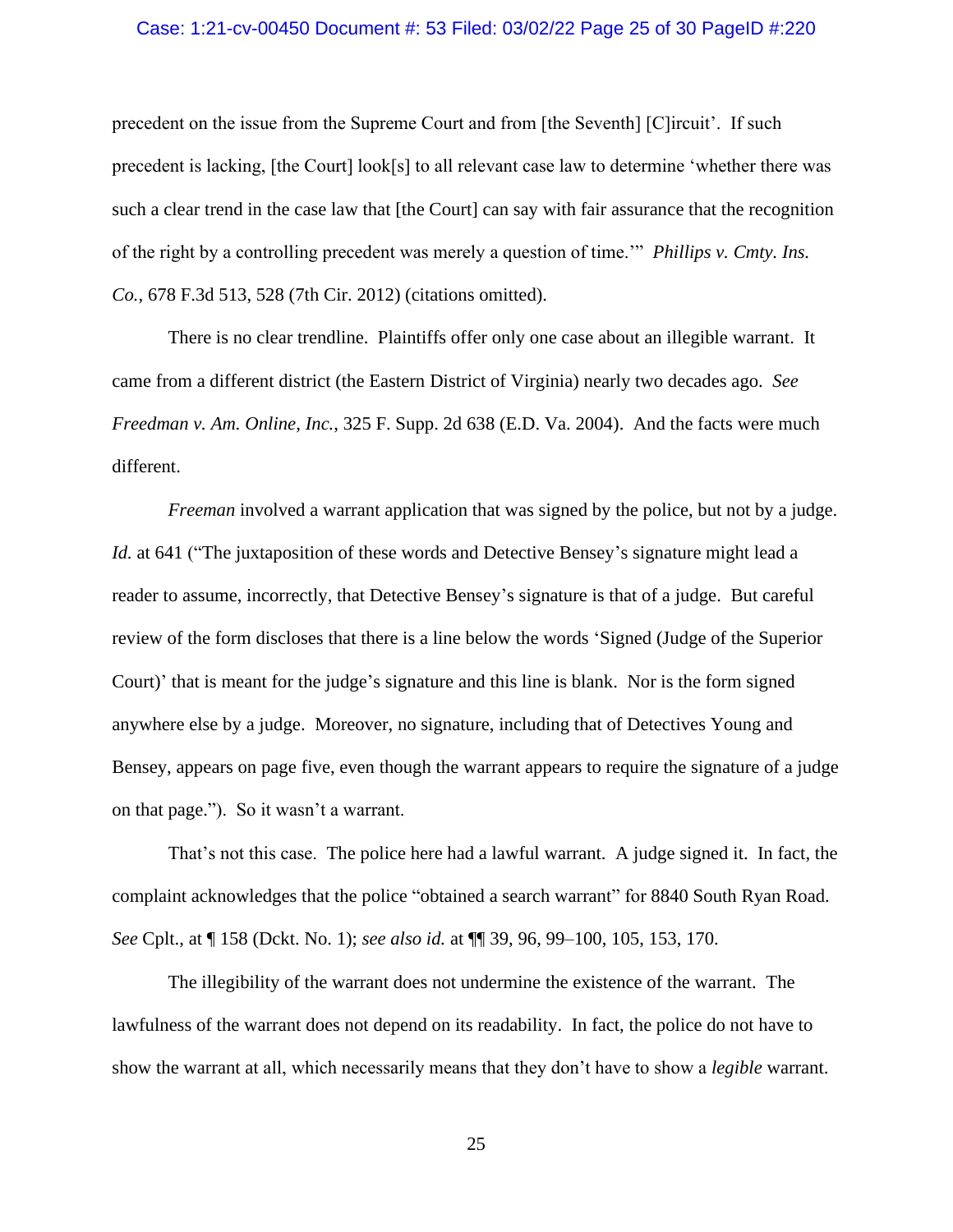#### Case: 1:21-cv-00450 Document #: 53 Filed: 03/02/22 Page 26 of 30 PageID #:221

*See United States v. Sims*, 553 F.3d 580, 584 (7th Cir. 2009) ("[N]othing in the amendment requires that the warrant be shown to the person whose premises are to be searched. As a matter of prudence, police will show a search warrant to the person whose premises are to be searched if he questions their authority to conduct the search. But they do not have to.").

Plaintiffs have not come forward with clearly established law that a police officer cannot conduct a search if the police arrive at the home with a warrant that is illegible. So qualified immunity applies.

Second, Plaintiffs argue that Kosmowski (and the other officers) learned facts after receiving the warrant that destroyed probable cause. Plaintiffs cite a footnote from a Supreme Court opinion, which noted that "probable cause may cease to exist after a warrant is issued. The police may learn, for instance, that contraband is no longer located at the place to be searched." *United States v. Grubbs*, 547 U.S. 90, 96 n.2 (2006).<sup>6</sup>

The argument rests on the absence of marijuana plants in the garage. John Doe said that, on the day before the search, he saw 6–10 plants in the garage, and that they were 3–4 feet tall. *Id.* at  $\mathbb{I}$  34. But on the day of the search, there were no marijuana plants in the garage. And the officers could have seen that they weren't there. The garage door was open, and the garage was in plain view. *See* Cplt., at ¶¶ 90–91 (Dckt. No. 1).

As Plaintiffs see it, the warrant rested on the fact that there were marijuana plants in the garage. But the police could have seen that there were no marijuana plants. So, in their view, probable cause for a search no longer existed. Without plants, there's no probable cause.

<sup>&</sup>lt;sup>6</sup> They also cite a Washington Supreme Court case and a D.C. Circuit case, but as explained above, those cases do little to clearly establish law in this district.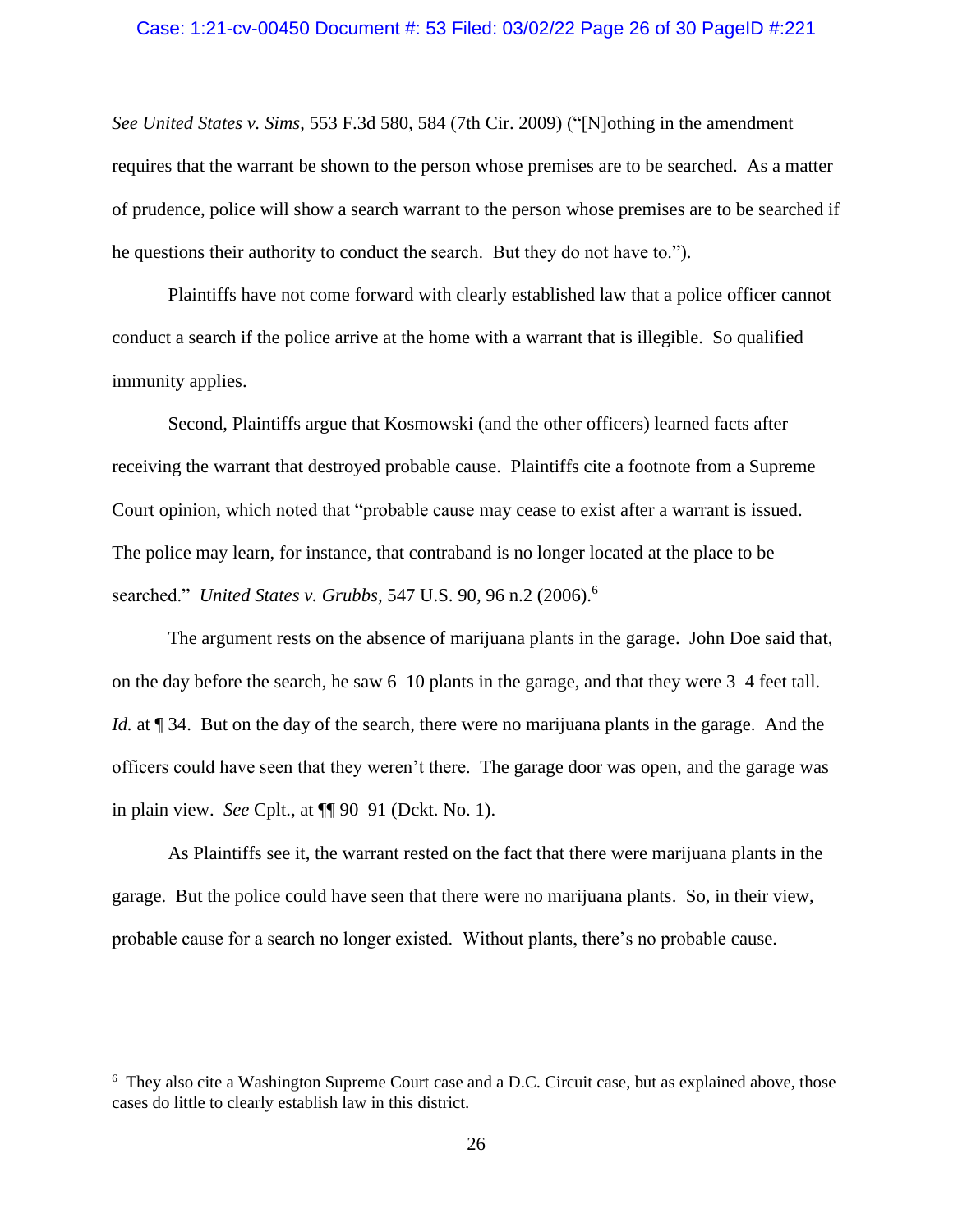### Case: 1:21-cv-00450 Document #: 53 Filed: 03/02/22 Page 27 of 30 PageID #:222

That argument faces a number of problems. For starters, the application for the warrant was not limited to marijuana plants in the garage. John Doe divulged that Gravelle "uses the house to store synthetic heroin and steroids." *Id.* at ¶ 34. So there was an independent basis to search the home, even if the marijuana plants were not in the garage.

The warrant was not confined to the garage, either. It authorized a "search [of] Joseph Gravelle and the premises of 8840 S. Ryan Rd." *Id.* at ¶ 31. Premises include "[a] house or building, along with its ground." *See Premises*, Black's Law Dictionary (11th ed. 2019). The warrant covered the premises, and the premises included the house.

Based on the information from the informant, there was probable cause to search the home. "Law enforcement officials have probable cause to search a particular place where 'the known facts and circumstances are sufficient to warrant a man of reasonable prudence in the belief that contraband or evidence of a crime will be found.'" *United States v. Aljabari*, 626 F.3d 940, 944 (7th Cir. 2010) (quoting *Ornelas v. United States*, 517 U.S. 690, 696 (1996)). The sufficiency determination is based on the "totality of the circumstances known at the time a warrant is requested. Those circumstances need only indicate a reasonable probability that evidence of crime will be found in a particular location; neither an absolute certainty nor even a preponderance of the evidence is necessary." *Id.* (citation omitted).

The fact that the marijuana plants were not in the garage was not especially noteworthy. According to John Doe, the marijuana plants were only 3–4 feet tall. They weren't sequoias. They were mobile. Someone could have easily picked them up, and taken them inside the home.

Also, Plaintiffs did not allege that Kosmowski had any role in obtaining the search warrant. So, unlike the Hometown Defendants, Kosmowski entered the home solely based on the contents of warrant, not based on what the informant told the officers. That is, nothing in the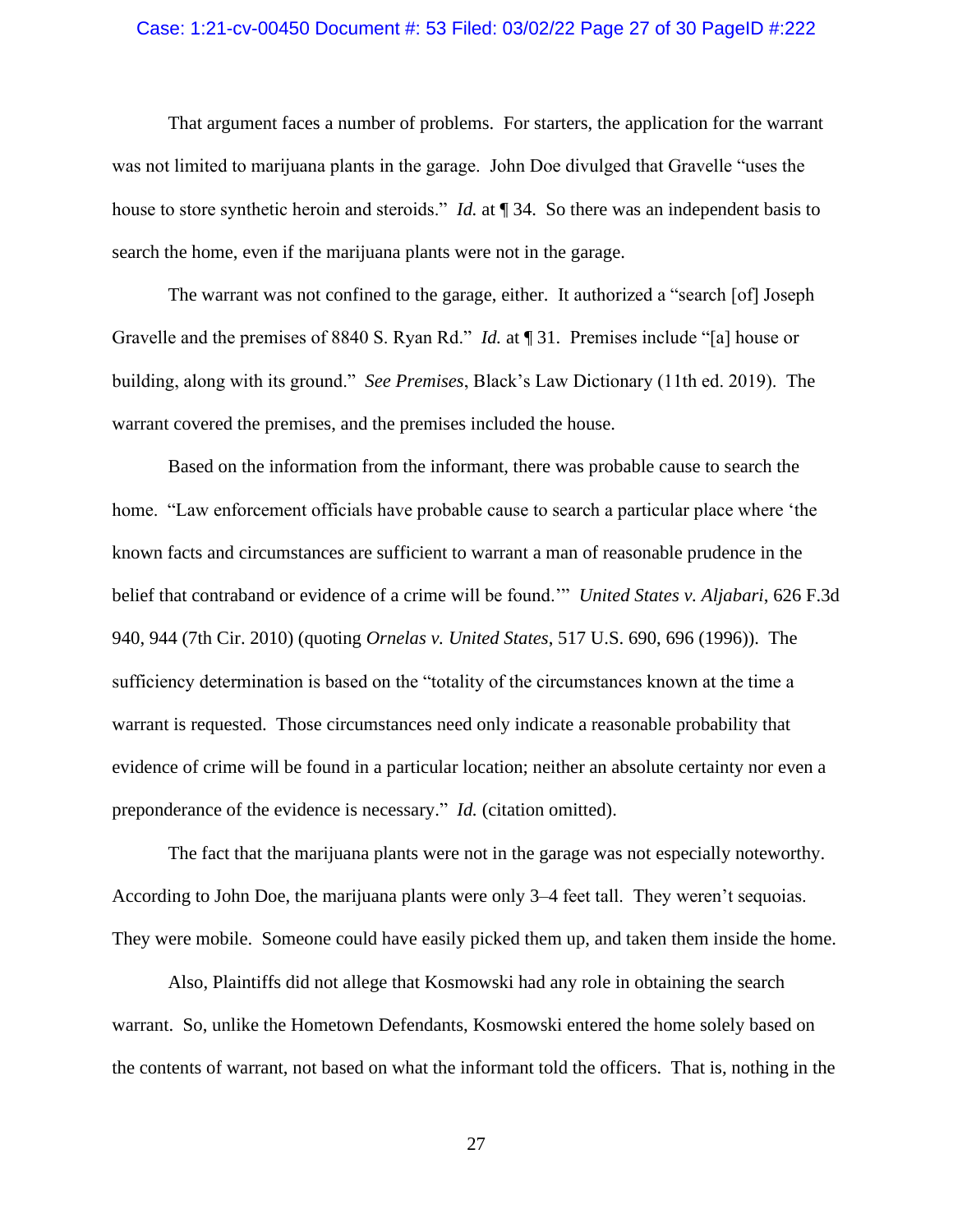### Case: 1:21-cv-00450 Document #: 53 Filed: 03/02/22 Page 28 of 30 PageID #:223

complaint alleges that Kosmowski had any reason to know that the drugs were exclusively in the garage.

Based on the allegations in the complaint, the totality of the circumstances at the time of Kosmowski's entry suggest "a reasonable probability" that the drugs might be in the house. The warrant did not expire when the officers saw the garage was empty, and it allowed them to search the house for the drugs. As a result, he acted pursuant to a valid search warrant, and Plaintiffs provided no case law to suggest their actions exceeded clearly established law. So, Kosmowski is entitled to qualified immunity on Count I.

The Summit Defendants also moved to dismiss Count II (the traffic stop) on qualified immunity grounds, too. But there is a more basic problem. The complaint does not allege that Kosmowski or anyone else from Summit participated in the traffic stop. So there is no claim.

The Court grants the Summit Defendants' motion to dismiss Counts I and II.

## **B. State Law Claims (Counts III–X)**

The Summit Defendants also moved to dismiss all eight state law claims: false arrest (Count III), battery (Count IV), assault (Count V), trespass (Count VI), intentional infliction of emotional distress (Count VII), negligent infliction of emotional distress (Count VIII), respondeat superior (Count IX), and indemnification (Count X). *See* Summit Defs.' Mtn. to Dismiss, at 7 (Dckt. No. 43).

Their only argument is that the Illinois Tort Immunity Act protects Kosmowski (and therefore Summit) from liability. *Id.* Specifically, they argue that Plaintiffs have failed to plead any facts suggesting that Kosmowski's actions were willful and wanton. *Id.* at 8.

As discussed above, the Illinois Tort Immunity Act states that "[a] public employee is not liable for his act or omission in the execution or enforcement of any law unless such act or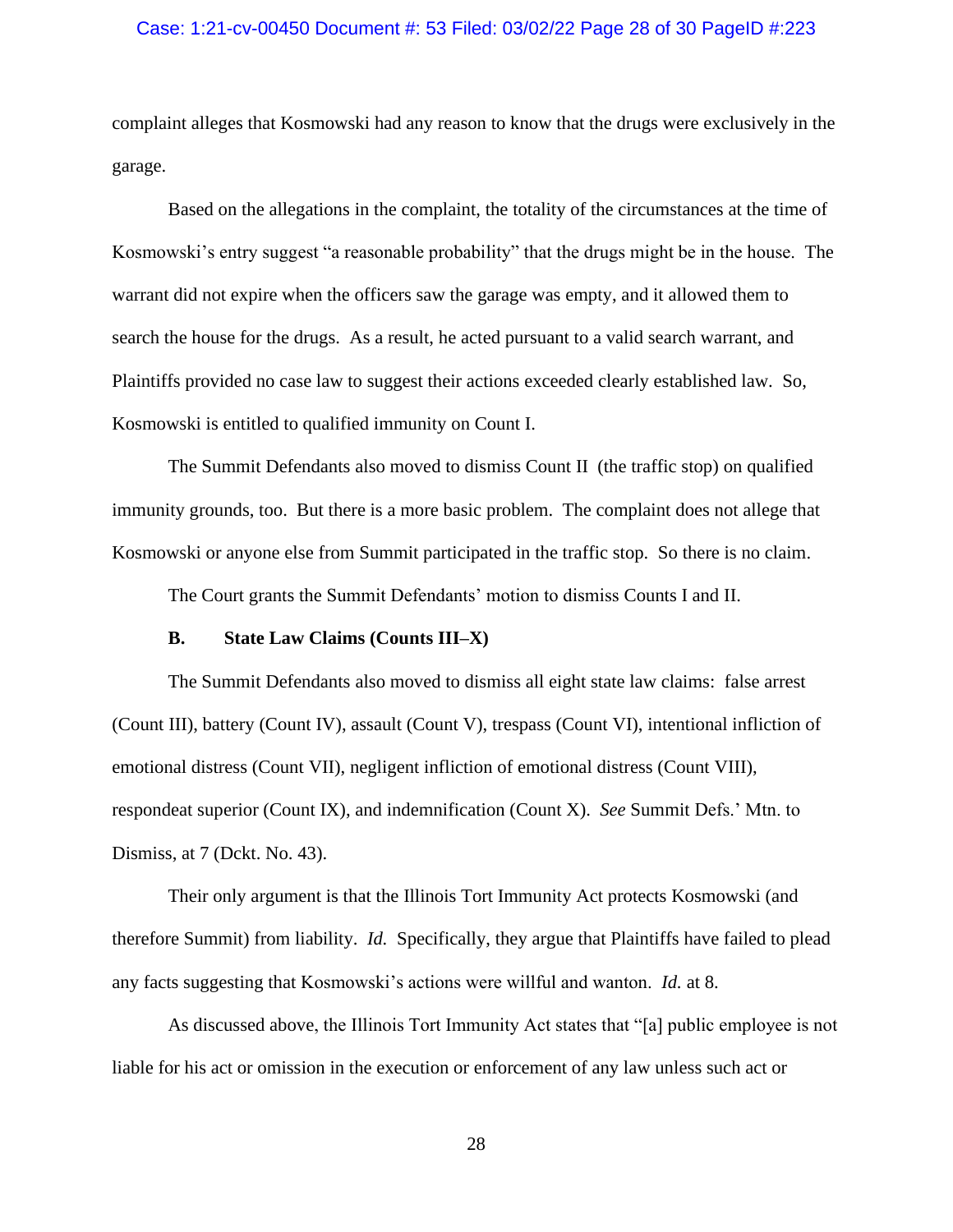### Case: 1:21-cv-00450 Document #: 53 Filed: 03/02/22 Page 29 of 30 PageID #:224

omission constitutes willful and wanton conduct." *See* 745 ILCS 10/2-202. The Act defines willful and wanton conduct as "a course of action which shows an actual or deliberate intention to cause harm or which, if not intentional, shows an utter indifference to or conscious disregard for the safety of others or their property." *See* 745 ILCS 10/1-210. The conduct must be "more than mere inadvertence, incompetence, or unskillfulness." *Stevenson v. City of Chicago*, 2018 WL 1784142, at \*32 (N.D. Ill. 2018). Additionally, "[a] local public entity is not liable for an injury resulting from an act or omission of its employee where the employee is not liable." *See*  745 ILCS 10/2-109.

But overcoming the Illinois Tort Immunity Act is not part of the plaintiff's case in chief. The Illinois Tort Immunity Act is an affirmative defense, and a plaintiff does not have to plead around affirmative defenses. *See Sterling v. Bd. of Educ. of Evanston Twp. High Sch. Dist. 202*, 2021 WL 809763, at \*7 (N.D. Ill. 2021) ("[The Tort Immunity Act] provides affirmative defenses, and plaintiffs generally need not anticipate and overcome affirmative defenses in their complaint."); *Doe v. Sch. Dist. U-46*, 2021 WL 3849635, at \*10 (N.D. Ill. 2021); *Khan v. Bd. of Educ. of City of Chicago*, 2018 WL 6192186, at \*7 (N.D. Ill. 2018). "As a general rule, '[w]hether conduct is willful and wanton is a factual question.'" *Grimes v. County of Cook*, 455 F. Supp. 3d 630, 643 (N.D. Ill. 2020) (quoting *Carter v. Simpson*, 328 F.3d 948, 951 (7th Cir. 2003)).

That said, the Court does dismiss the negligent infliction of emotional distress claim against Kosmowski. Negligence is, by definition, less than wanton and willful. *See* 745 ILCS 10/2-202; *Tyagi*, 2017 WL 4130532, at \*20 (collecting cases); *Winn*, 2022 WL 80272, at \*6. It is inevitable that a negligence-based claim will fail, because Defendants have asserted an